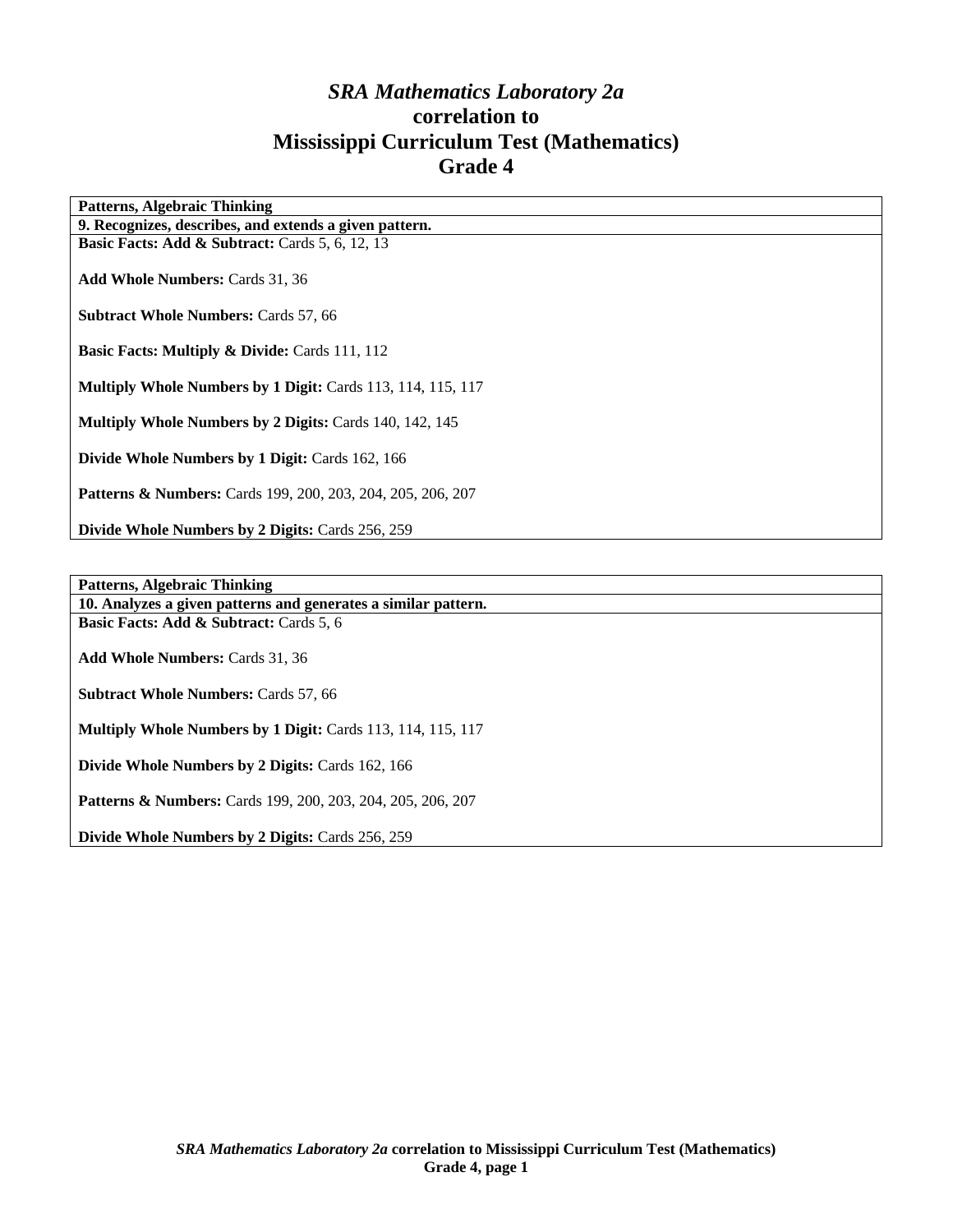| Patterns, Algebraic Thinking                                                            |
|-----------------------------------------------------------------------------------------|
| 27. Uses variables and open sentences to solve problems with the four basic operations. |
| <b>Basic Facts: Add &amp; Subtract:</b> Cards 10, 12, 13                                |
| <b>Add Whole Numbers: Cards 31, 36, 41, 43</b>                                          |
| <b>Subtract Whole Numbers: Cards 57, 61, 66, 72, 73</b>                                 |
| <b>Basic Facts: Multiply &amp; Divide: Cards 102, 111, 112</b>                          |
| Multiply Whole Numbers by 1 Digit: Cards 117, 119, 122, 123                             |
| <b>Multiply Whole Numbers by 2 Digits: Cards 142, 145</b>                               |
| Divide Whole Numbers by 1 Digit: Cards 162, 166, 171, 173                               |
| <b>Patterns &amp; Numbers:</b> Cards 205, 206, 207                                      |
| Divide Whole Numbers by 2 Digits: Cards 256, 258, 259                                   |

**Data Analysis, Prediction** 

**11. Collects, organizes, and interprets data using bar graphs, circle graphs, line graphs, pictographs, charts, tables, and tally charts.** 

**Add Whole Numbers:** Cards 31, 36

**Subtract Whole Numbers:** Cards 57, 66

**Multiply Whole Numbers by 1 Digit:** Cards 117, 119

**Multiply Whole Numbers by 2 Digits:** Cards 142, 145

**Geometry Basics:** Card 158

**Divide Whole Numbers by 1 Digit:** Cards 162, 166

**Data & Graphs:** Cards 177, 178, 179, 180, 181, 182, 183, 184, 185

**Patterns & Numbers:** Cards 205, 206, 207

**Divide Whole Numbers by 2 Digits:** Cards 256, 259

#### **Data Analysis, Prediction**

**12. Formulates and solves problems that involve data analysis and prediction.** 

**Data & Graphs:** Cards 177, 178, 179, 180, 181, 182, 183, 184, 185

**Probability:** Cards 281, 282, 283, 284, 285, 286, 287, 288

**Add & Subtract Decimals:** Card 298

**Data Analysis, Prediction** 

**13. Investigates the concepts of probability.** 

**Probability:** Cards 281, 282, 283, 284, 285, 286, 287, 288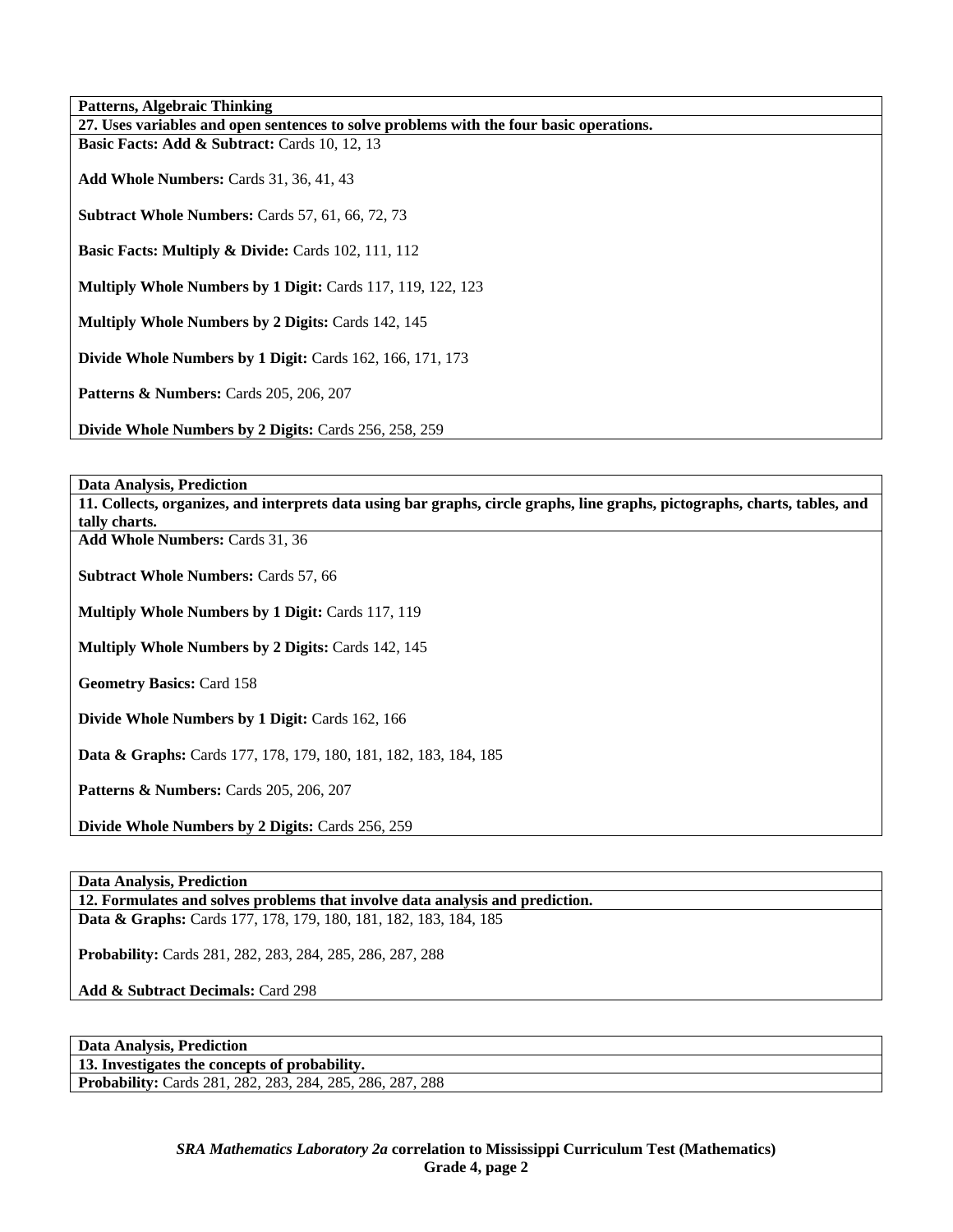## **Measurement**

**14. Measures a given object to the nearest fourth of an inch.** 

**Linear Measurement:** Cards 85, 86, 87, 88, 89, 90

# **Measurement**

**15. Selects, uses, compares, and converts within the appropriate standard (English and metric) system of measurement. Time & Money:** Cards 44, 46, 49, 51, 52, 53, 54

**Linear Measurement:** Cards 86, 87, 89, 90, 92, 93, 96, 97

**Weight, Capacity, & Temperature:** Cards 226, 227, 228, 229, 231

## **Measurement**

**16. Determines the perimeter and areas (grid areas) of appropriate standard and nonstandard geometric figures. Perimeter & Area:** Cards 186, 187, 188, 189, 190, 191, 192, 193, 194, 195

## **Measurement**

**17. Identifies the attributes of length, weight, capacity, mass, volume, time, and temperature using English and metric units of measurement.** 

**Time & Money:** Cards 50, 51, 52, 53, 54

**Linear Measurement:** Cards 85, 86, 87, 88, 89, 90, 91, 92, 93, 94, 95, 96, 97

**Weight, Capacity, & Temperature:** Cards 219, 220, 221, 222, 223, 224, 225, 226, 227, 228, 229, 230, 231

#### **Measurement**

**18. Calculates and solves problems with elapsed time. Time & Money: Cards 51, 52, 53, 54** 

#### **Geometric Concepts**

**19. Constructs two- and three-dimensional geometric figures with concrete materials.** 

**Geometric Figures:** Cards 135, 136, 137, 138, 139

**Geometry Basics:** Cards 151, 152, 154, 155, 156, 157, 158, 159, 160

#### **Geometric Concepts**

**20. Identifies, describes, classifies, and compares two- and three-dimensional geometric shapes, figures, and models. Geometric Figures:** Cards 135, 136, 137, 138, 139

**Geometry Basics:** Cards 151, 152, 153, 154, 155, 156, 157, 158, 159, 160

**Spatial Sense & Transformations:** Cards 272, 273, 274

**Geometric Concepts** 

**21. Investigates transformational results of slides, flips, and turns. Spatial Sense & Transformations:** Cards 271, 272, 274, 275, 276, 277, 278, 279, 280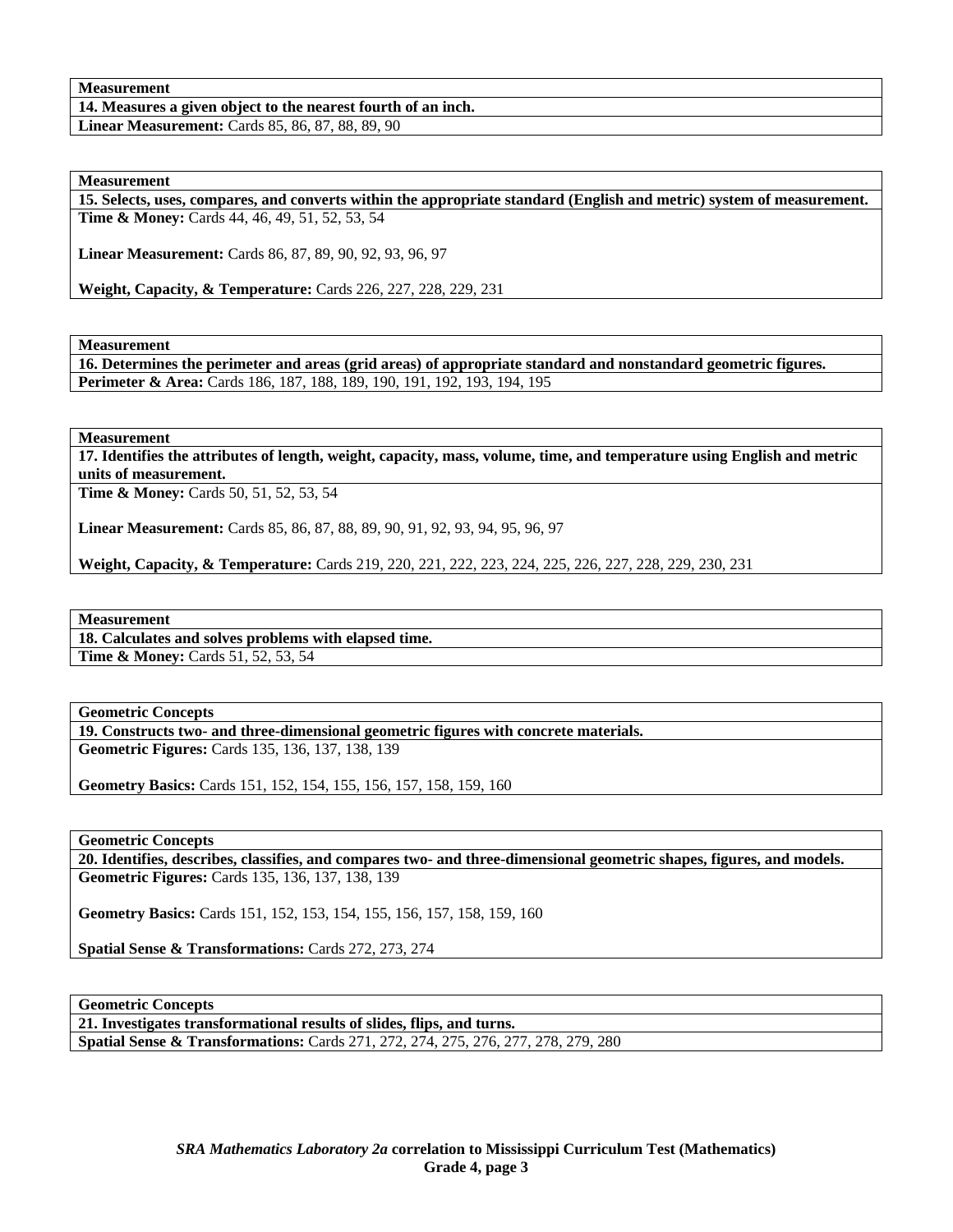**Geometric Concepts** 

**22. Identifies and models points, lines (including parallel, perpendicular, and intersecting lines), line segments, and rays. Geometric Figures:** Cards 130, 131, 134

**Geometric Concepts** 

**23. Recognize right, acute, and obtuse angles. Geometric Figures:** Cards 132, 133, 134, 135, 137, 139

**Geometric Concepts** 

**24. Defines and labels the following parts of a circle: center, radius, diameter, and chord, and explores the meaning of circumference of a circle. Geometric Basics:** Cards 154, 155

**Geometric Concepts** 

**25. Identifies congruent and symmetrical figures.** 

**Spatial Sense & Transformations:** Cards 270, 271, 272, 273, 274, 275, 276, 277, 278, 279, 280

**Geometric Concepts** 

**26. Investigates geometric concepts using interactive materials and resources. Geometric Figures:** Cards 130, 131, 132, 133, 134, 135, 136, 137, 138, 139

**Geometry Basics:** Cards 151, 152, 153, 154, 155, 156, 157, 158, 159, 160

**Spatial Sense & Transformations:** Cards 270, 271, 272, 273, 274, 275, 276, 277, 278, 279, 280

**Number Sense** 

**1. Reads and writes fractions, six-digit whole numbers, and decimal numbers through hundredths. Place Value: Whole Numbers:** Cards 14, 15, 16, 17, 18, 19, 20, 21, 22, 23, 24

**Representing Numbers:** Cards 74, 75, 76, 77, 78

**Decimal Concepts:** Cards 208, 209, 211, 212, 213

**Fraction Concepts:** Cards 232, 233, 234, 235, 236, 237, 238

**Number Sense** 

**2. Orders and compares six-digit whole numbers, decimal numbers through hundredths, and fractions with denominators of twelve or less.** 

**Place Value: Whole Numbers:** Cards 20, 21, 22, 23, 24

**Representing Numbers:** Cards 81, 82, 83, 84

**Decimal Concepts:** Cards 215, 216, 217, 218

**Fraction Concepts:** Cards 239, 240, 241, 242, 243, 244, 245, 246, 247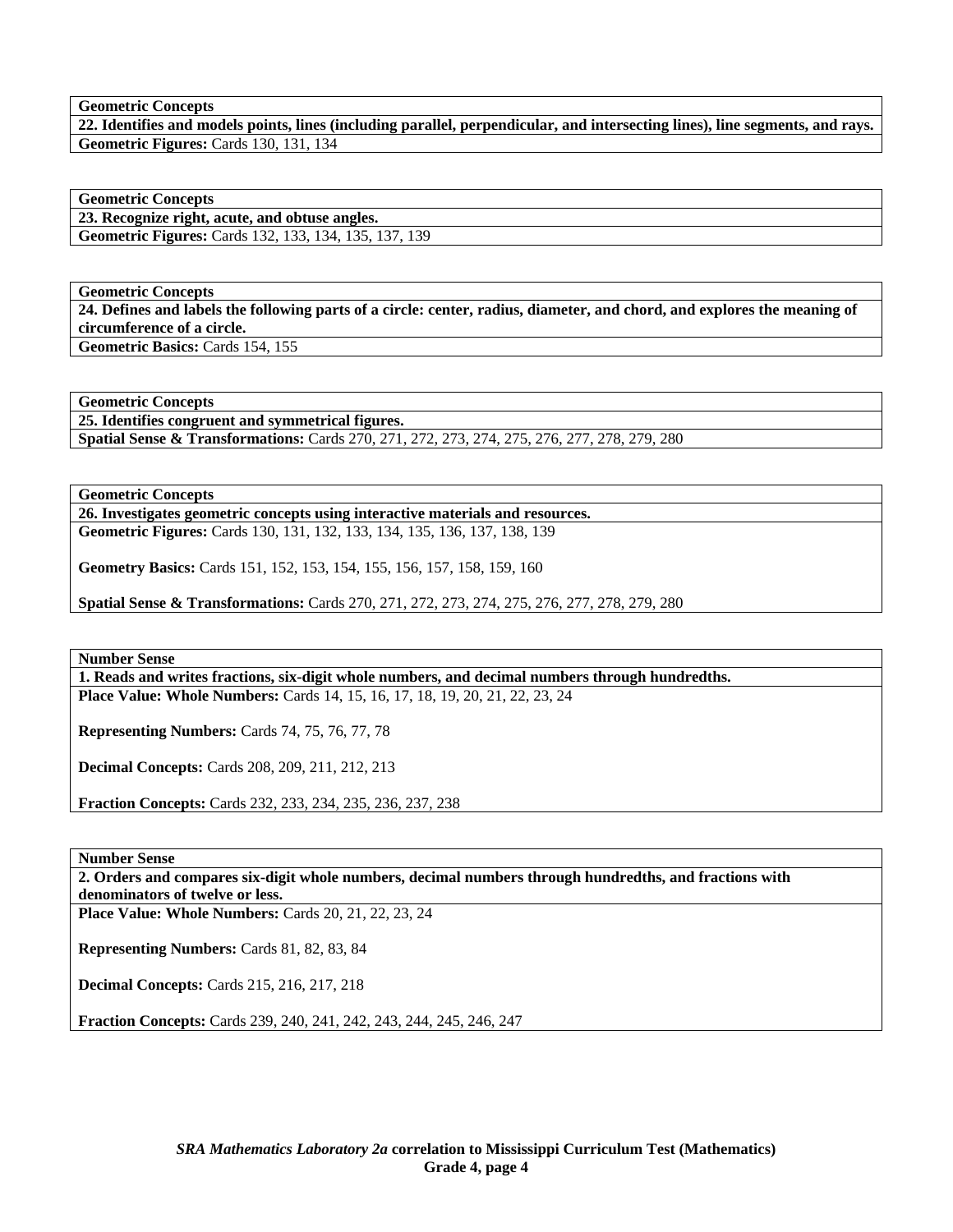**3. Rounds whole numbers to one hundred thousand and rounds decimals through hundredths. Add Whole Numbers:** Cards 25, 30, 35, 36, 37, 43

**Subtract Whole Numbers:** Cards 55, 66, 68, 73

**Representing Numbers:** Cards 76, 77, 78

**Decimal Concepts:** Cards 214, 218

**Number Sense** 

**4. Identifies, draws, and models equivalent fractions.** 

**Fraction Concepts:** Cards 235, 237, 238

**Add & Subtract Fractions:** Cards 260, 262, 263, 264, 265, 266, 267, 268, 269

**Number Sense** 

**5. Uses real-life objects to represent, draw, and explain the relationships between fractions and decimals. Decimal Concepts:** Cards 208, 209, 210, 213

**Number Sense** 

**6. Utilizes a variety of multimedia and technology resources to explore numerical relationships. Basic Facts: Add & Subtract:** Cards 1, 2, 3, 4, 8, 13

**Place Value: Whole Numbers:** Cards 14, 15, 16, 17, 18, 19, 20, 21, 22, 23, 24

**Add Whole Numbers:** Cards 25, 26, 27, 28, 29, 30, 31, 32, 33, 34, 35, 36, 37, 38, 39, 40, 41, 42, 43

**Time & Money:** Cards 44, 45, 46, 47

**Subtract Whole Numbers:** Cards 55, 56, 57, 58, 59, 60, 61, 62, 63, 64, 65, 66, 67, 68, 69, 70, 71, 72, 73

**Representing Numbers:** Cards 74, 75, 76, 77, 78, 79, 80, 81, 82, 83, 84

**Basic Facts: Multiply & Divide:** Cards 98, 99, 100, 101, 104, 106, 107, 110, 112

**Multiply Whole Numbers by 1 Digit:** Cards 113, 114, 115, 116, 117, 118, 119, 120, 121, 122, 123, 124, 125, 126, 127, 128, 129

**Multiply Whole Numbers by 2 Digits:** Cards 140, 141, 142, 143, 144, 145, 146, 147, 148, 149, 150

**Divide Whole Numbers by 1 Digit:** Cards 161, 162, 163, 164, 165, 166, 167, 168, 169, 170, 171, 172, 173

**Patterns & Numbers:** Cards 196, 197, 198, 199, 200, 201, 202, 203, 204, 205, 206, 207

**Divide Whole Numbers by 2 Digits:** Cards 248, 249, 250, 251, 252, 253, 254, 255, 256, 257, 258, 259

**Add & Subtract Fractions:** Cards 260, 261, 262, 263, 264, 265, 266, 267, 268, 269

**Add & Subtract Decimals:** Cards 289, 290, 291, 292, 293, 294, 295, 296, 297, 298, 299, 300

**Number Sense** 

**7. Models and identifies factors and multiples of whole numbers to one hundred. Patterns & Numbers:** Cards 197, 199, 200, 201, 202, 203, 204, 205, 206, 207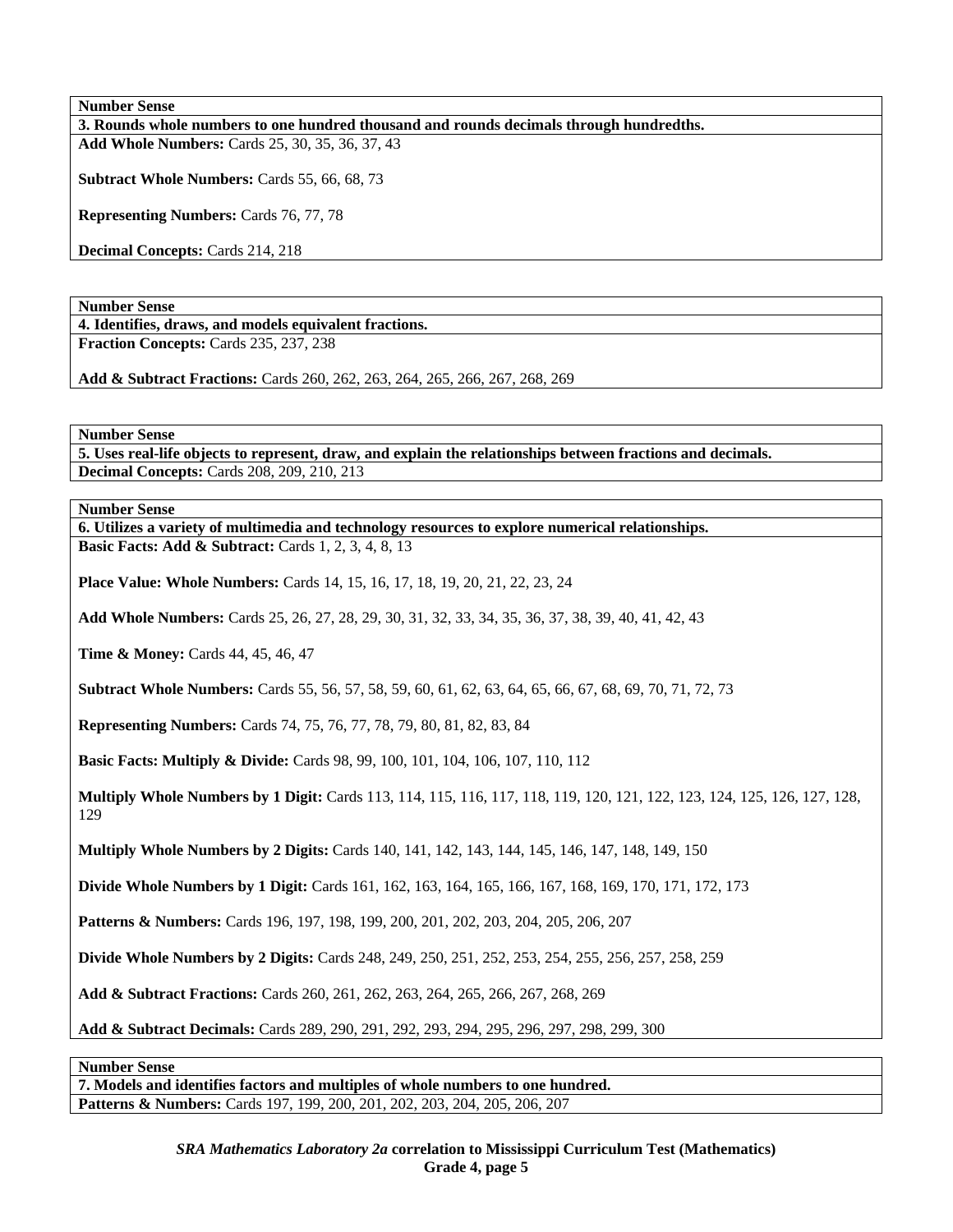**8. Counts change to \$10.00.** 

**Time & Money:** Cards 46, 47, 48, 49

## **Number Sense**

**28. Estimates sums, differences, products, and quotients using a variety of techniques.** 

**Add Whole Numbers:** Cards 25, 30, 37, 43

**Time & Money: Cards 45, 48, 49** 

**Subtract Whole Numbers:** Cards 55, 68, 73

**Multiply Whole Numbers by 1 Digit:** Cards 118, 119, 124, 129

**Multiply Whole Numbers by 2 Digits:** Cards 143, 145

**Divide Whole Numbers by 1 Digit:** Cards 167, 173

**Divide Whole Numbers by 2 Digits:** Card 252

**Number Sense** 

**29. Determine whether estimated answers are reasonable and units are appropriate. Add Whole Numbers:** Cards 25, 30, 37, 43

**Time & Money: Cards 45, 48, 49** 

**Subtract Whole Numbers:** Cards 55, 68, 73

**Multiply Whole Numbers by 1 Digit:** Cards 118, 119, 124, 129

**Multiply Whole Numbers by 2 Digits: Cards 143, 145** 

**Divide Whole Numbers by 1 Digit:** Cards 167, 173

**Divide Whole Numbers by 2 Digits:** Card 252

# **Number Sense**

**30. Estimates and uses mental computation to solve real-life problems.** 

**Add Whole Numbers:** Cards 25, 30, 37, 43

**Time & Money:** Cards 45, 48, 49

**Subtract Whole Numbers: Cards 55, 68, 73** 

**Multiply Whole Numbers by 1 Digit:** Cards 114, 115, 116, 118, 119, 124, 129

**Multiply Whole Numbers by 2 Digits: Cards 140, 141, 143, 145** 

**Divide Whole Numbers by 1 Digit:** Cards 167, 173

**Divide Whole Numbers by 2 Digits:** Card 252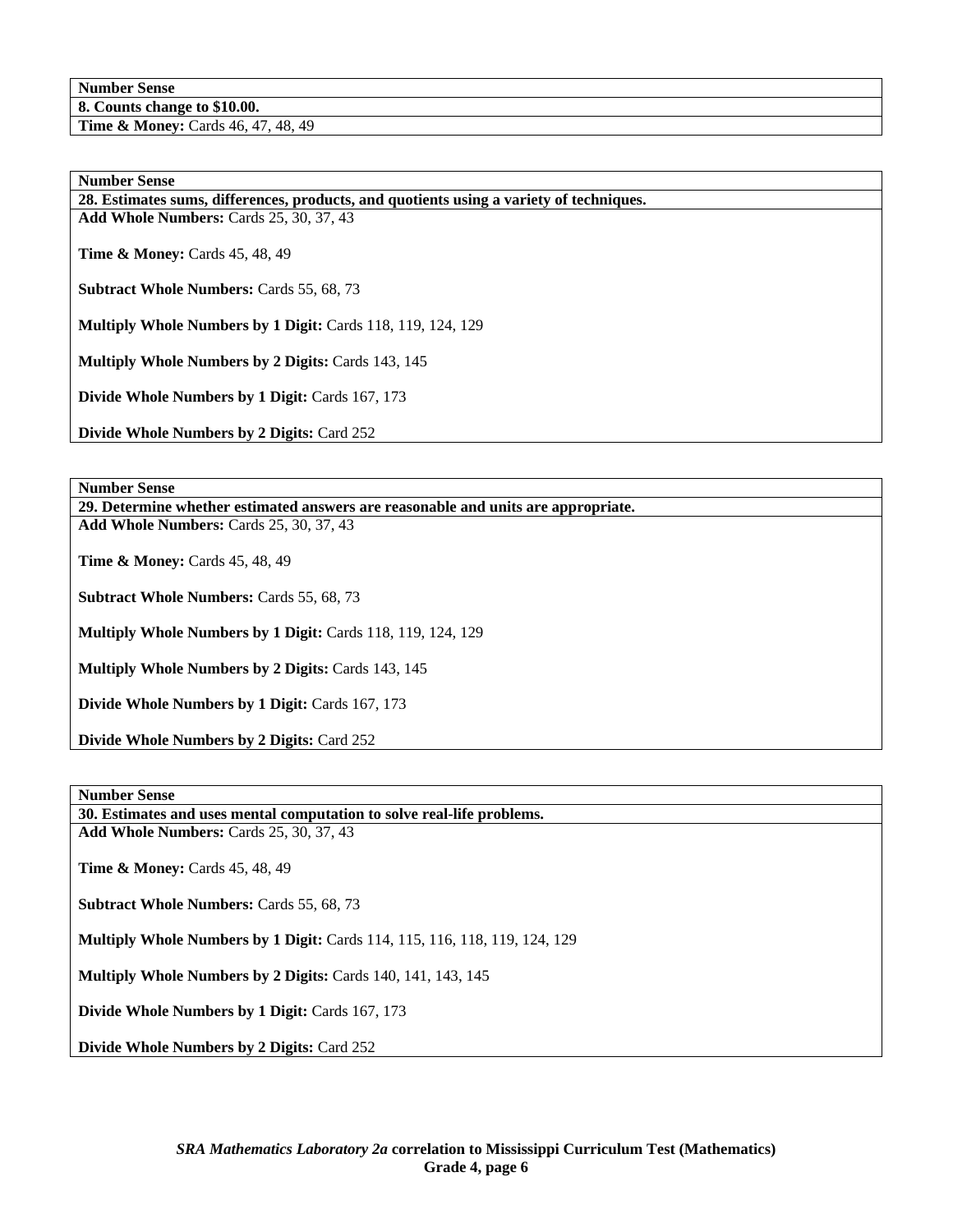**31. Adds and subtracts six-digit whole numbers with and without regrouping. Basic Facts: Add & Subtract:** Cards 1, 2, 3, 4, 5, 6, 7, 8, 9, 10, 11, 12, 13

**Add Whole Numbers:** Cards 25, 26, 27, 28, 29, 30, 31, 32, 33, 34, 35, 36, 37, 38, 39, 40, 41, 42, 43

**Subtract Whole Numbers:** Cards 55, 56, 57, 58, 59, 60, 61, 62, 63, 64, 65, 66, 67, 68, 69, 70, 71, 72, 73

**Number Sense** 

**32. Adds and subtracts decimals to tenths, hundredths, and thousandths. Time & Money: Cards 46, 47, 49** 

**Add & Subtract Decimals:** Cards 289, 290, 291, 292, 293, 294, 295,2 96, 297, 298, 300

**Number Sense** 

**33. Multiplies whole numbers by one-digit multipliers and divides by one-digit divisors with and without remainders. Basic Facts: Multiply & Divide:** Cards 98, 99, 100, 101, 102, 103, 104, 105, 106, 107, 108, 109, 110, 111, 112

**Multiply Whole Numbers by 1 Digit:** Cards 113, 114, 115, 116, 117, 118, 119, 120, 121, 122, 123, 124, 125, 126, 127, 128, 129

**Multiply Whole Numbers by 2 Digits:** Cards 140, 141, 142, 143, 144, 145, 146, 147, 148, 149, 150

**Divide Whole Numbers by 1 Digit:** Cards 161, 162, 163, 164, 165, 166, 167, 168, 169, 170, 171, 172, 173

**Divide Whole Numbers by 2 Digits:** Cards 248, 249, 250, 251, 252, 253, 254, 255, 256, 257, 258, 259

**Number Sense** 

**34. Adds, subtracts, multiplies, and divides money amounts. Time & Money:** Cards 44, 45, 46, 47, 48, 49

**Add & Subtract Decimals:** Cards 292, 294, 298, 300

**Number Sense** 

**35. Explores the four basic operations through appropriate multimedia resources. Basic Facts: Add & Subtract:** Cards 1, 2, 3, 4, 5, 6, 7, 8, 9, 10, 11, 12, 13 **Add Whole Numbers:** Cards 25, 26, 27, 28, 29, 30, 31, 32, 33, 34, 35, 36, 37, 38, 39, 40, 41, 42, 43 **Subtract Whole Numbers:** Cards 55, 56, 57, 58, 59, 60, 61, 62, 63, 64, 65, 66, 67, 68, 69, 70, 71, 72, 73 **Basic Facts: Multiply & Divide:** Cards 98, 99, 100, 101, 102, 103, 104, 105, 106, 107, 108, 109, 110, 111, 112 **Multiply Whole Numbers by 1 Digit:** Cards 113, 114, 115, 116, 117, 118, 119, 120, 121, 122, 123, 124, 125, 126, 127, 128, 129 **Multiply Whole Numbers by 2 Digits:** Cards 140, 141, 142, 143, 144, 145, 146, 147, 148, 149, 150 **Divide Whole Numbers by 1 Digit:** Cards 161, 162, 163, 164, 165, 166, 167, 168, 169, 170, 171, 172, 173 **Divide Whole Numbers by 2 Digits:** Cards 248, 249, 250, 251, 252, 253, 254, 255, 256, 257, 258, 259 **Add & Subtract Decimals:** Cards 289, 290, 291, 292, 293, 294, 295, 296, 297, 298, 299, 300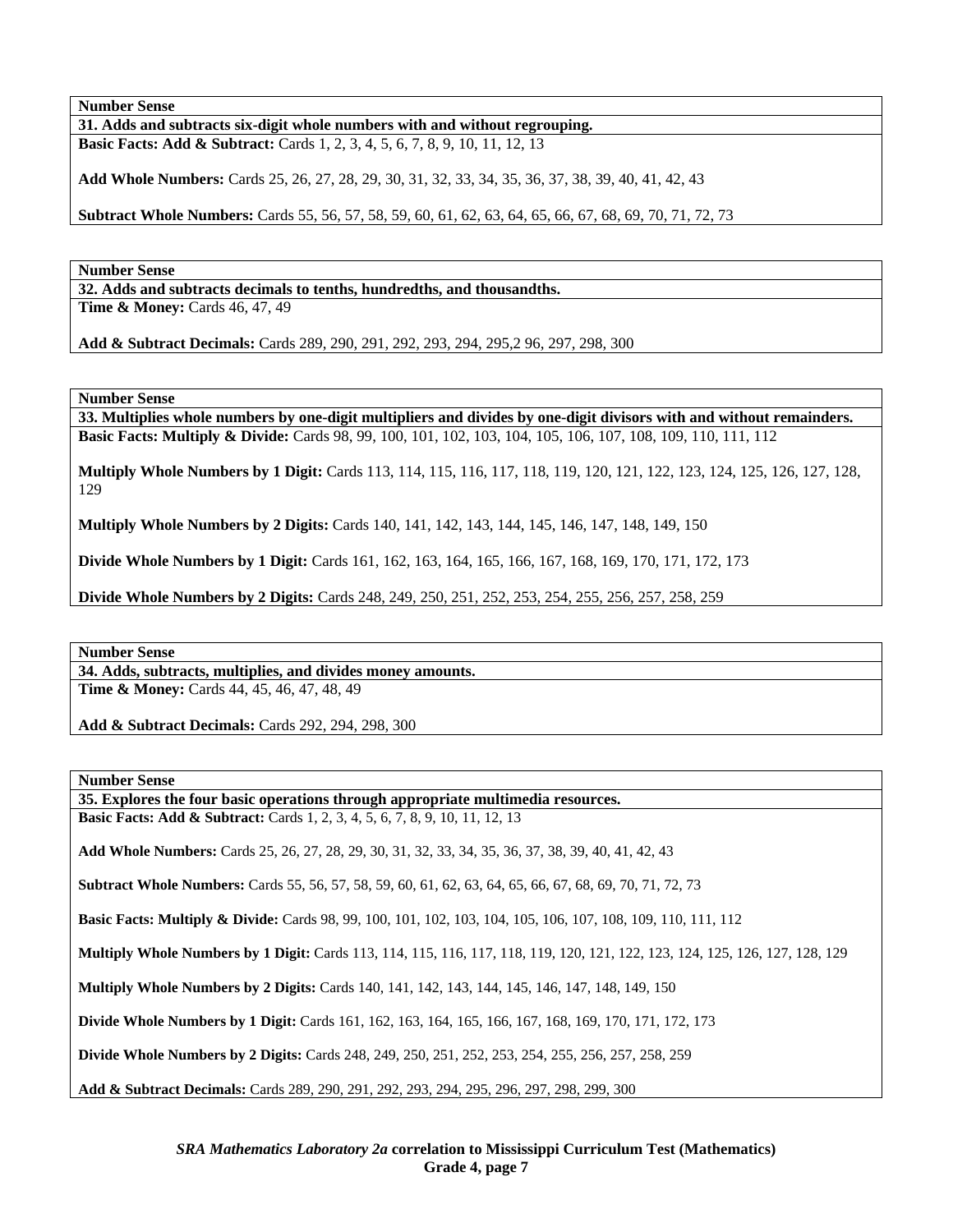**36. Adds and subtracts fractions with like and unlike denominators.** 

**Add & Subtract Fractions:** Cards 262, 263, 264, 265, 266, 267, 268, 269

**Number Sense** 

**37. Applies problem-solving techniques to solve one- and two-step problems involving the basic operations. Basic Facts: Add & Subtract:** Cards 1, 2, 3, 4, 5, 6, 7, 8, 9, 10, 11, 12, 13

**Place Value: Whole Numbers:** Cards 14, 15, 16, 17, 18, 19, 20, 21, 22, 23, 24

**Add Whole Numbers:** Cards 25, 26, 27, 28, 29, 30, 31, 32, 33, 34, 35, 36, 37, 38, 39, 40, 41, 42, 43

**Time & Money:** Cards 44, 45, 46, 47, 48, 49, 50, 51, 52, 53, 54

**Subtract Whole Numbers:** Cards 55, 56, 57, 58, 59, 60, 61, 62, 63, 64, 65, 66, 67, 68, 69, 70, 71, 72, 73

**Representing Numbers:** Cards 74, 75, 76, 77, 78, 79, 80, 81, 82, 83, 84

**Linear Measurement:** Cards 85, 86, 87, 88, 89, 90, 91, 92, 93, 94, 95, 96, 97

**Basic Facts: Multiply & Divide:** Cards 98, 99, 100, 101, 102, 103, 104, 105, 106, 107, 108, 109, 110, 111, 112

**Multiply Whole Numbers by 1 Digit:** Cards 113, 114, 115, 116, 117, 118, 119, 120, 121, 122, 123, 124, 125, 126, 127, 128, 129

**Geometric Figures:** Cards 130, 131, 132, 133, 134, 135, 136, 137, 138, 139

**Multiply Whole Numbers by 2 Digits:** Cards 140, 141, 142, 143, 144, 145, 146, 147, 148, 149, 150

**Geometry Basics:** Cards 151, 152, 153, 154, 155, 156, 157, 158, 159, 160

**Divide Whole Numbers by 1 Digit:** Cards 161, 162, 163, 164, 165, 166, 167, 168, 169, 170, 171, 172, 173

**Data & Graphs:** Cards 174, 175, 176, 177, 178, 179, 180, 181, 182, 183, 184, 185

Perimeter & Area: Cards 186, 187, 188, 189, 190, 191, 192, 193, 194, 195

**Patterns & Numbers:** Cards 196, 197, 198, 199, 200, 201, 202, 203, 204, 205, 206, 207

**Decimal Concepts:** Cards 208, 209, 210, 211, 212, 213, 214, 215, 216, 217, 218

**Weight, Capacity, & Temperature:** Cards 219, 220, 221, 222, 223, 224, 225, 226, 227, 228, 229, 230, 231

**Fraction Concepts:** Cards 232, 233, 234, 235, 236, 237, 238, 239, 240, 241, 242, 243, 244, 245, 246, 247

**Divide Whole Numbers by 2 Digits:** Cards 248, 249, 250, 251, 252, 253, 254, 255, 256, 257, 258, 259

**Add & Subtract Fractions:** Cards 260, 261, 262, 263, 264, 265, 266, 267, 268, 269

**Spatial Sense & Transformations:** Cards 270, 271, 272, 273, 274, 275, 276, 277, 278, 279, 280

**Probability:** Cards 281, 282, 283, 284, 285, 286, 287, 288

**Add & Subtract Decimals:** Cards 289, 290, 291, 292, 293, 294, 295, 296, 297, 298, 299, 300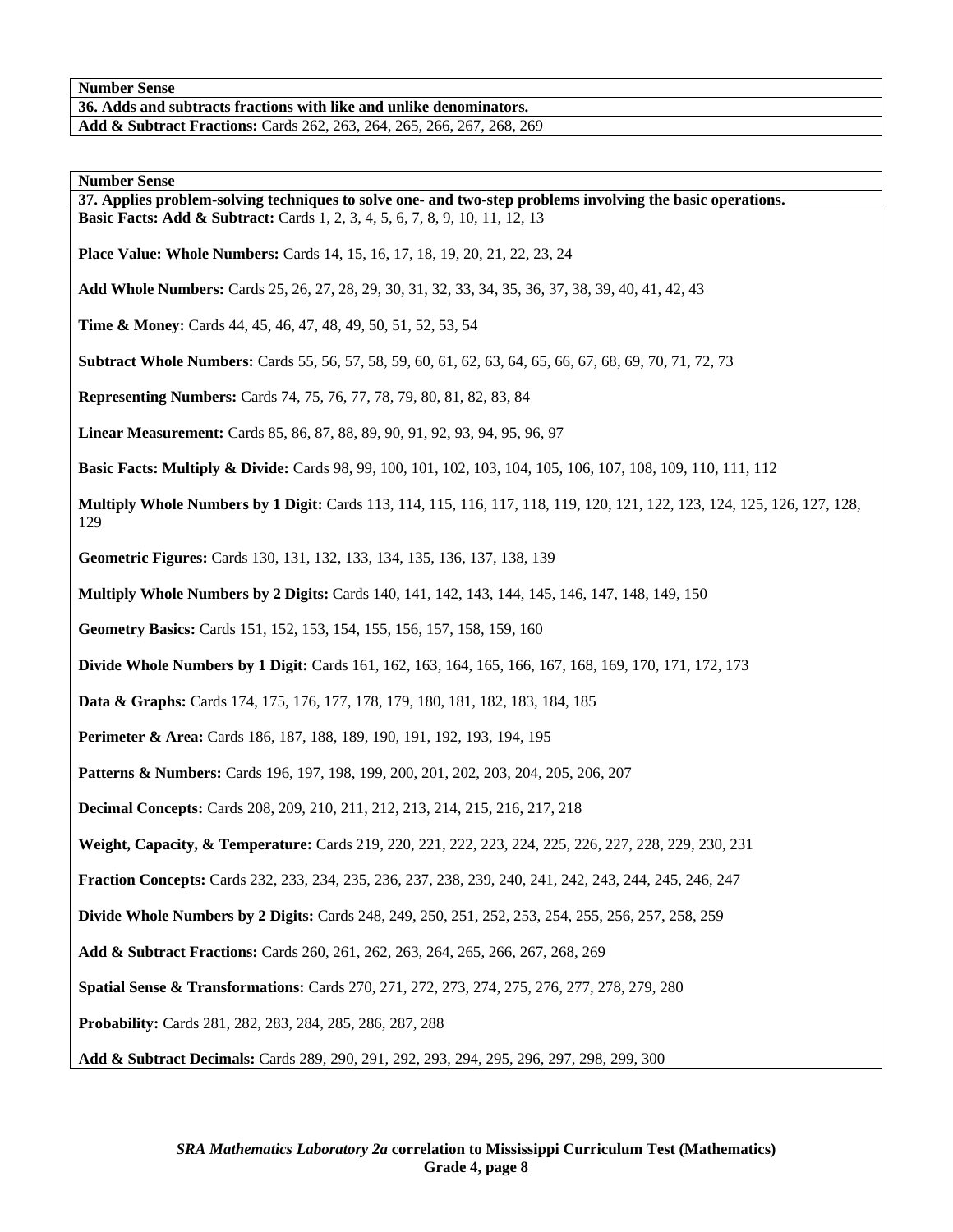# *SRA Mathematics Laboratory 2b*  **correlation to Mississippi Curriculum Test (Mathematics) Grade 5**

**Patterns, Algebraic Thinking** 

**35. Use symbols and variables in addition, subtraction, multiplication, and division problems.** 

**Basic Facts:** Cards 2, 8, 9, 12, 13, 14

**Add & Subtract Whole Numbers:** Cards 33, 37, 38

**Representing Numbers:** Cards 48, 49

**Multiply Whole Numbers:** Cards 65, 66

**Divide Whole Numbers:** Cards 95, 97, 104

**Patterns & Numbers: Cards 116, 117** 

**Fraction Concepts:** Card 121

**Add Fractions:** Cards 139, 140, 144

**Subtract Fractions: Card 166** 

**Perimeter, Area & Volume:** Cards 202, 203, 205, 206, 207, 208, 209, 210, 211, 212, 213, 214, 215, 216, 27

#### **Data Analysis, Prediction**

**8. Investigations the probability and patterns in tossing coins, number cubes, and spinners. Probability:** Cards 279, 280, 281, 282, 283, 284, 285, 286, 287, 288, 289

#### **Data Analysis, Prediction**

**9. Draws and labels bar, line, circle graphs and pictographs. Data & Graphs:** Cards 155, 156, 157, 158, 159, 160, 161, 162, 163, 164

**Data Analysis, Prediction** 

**10. Gathers, organizes, and analyses data to create tables, charts, and graphs. Basic Facts:** Cards 13, 14

**Add & Subtract Whole Numbers:** Cards 33, 38

Patterns & Numbers: Cards 116, 117

**Data & Graphs:** Cards 155, 156, 157, 158, 159, 160, 161, 162, 163, 164

**Probability:** Cards 281, 282, 283, 286, 287, 288, 289

#### **Data Analysis, Prediction**

**11. Incorporates appropriate technology and manipulatives to explore data collection, organization, and interpretation. Data & Graphs:** Cards 151, 152, 153, 154, 155, 156, 157, 158, 159, 160, 161, 162, 163, 164

**Probability:** Cards 279, 280, 281, 282, 283, 284, 285, 286, 287, 288, 289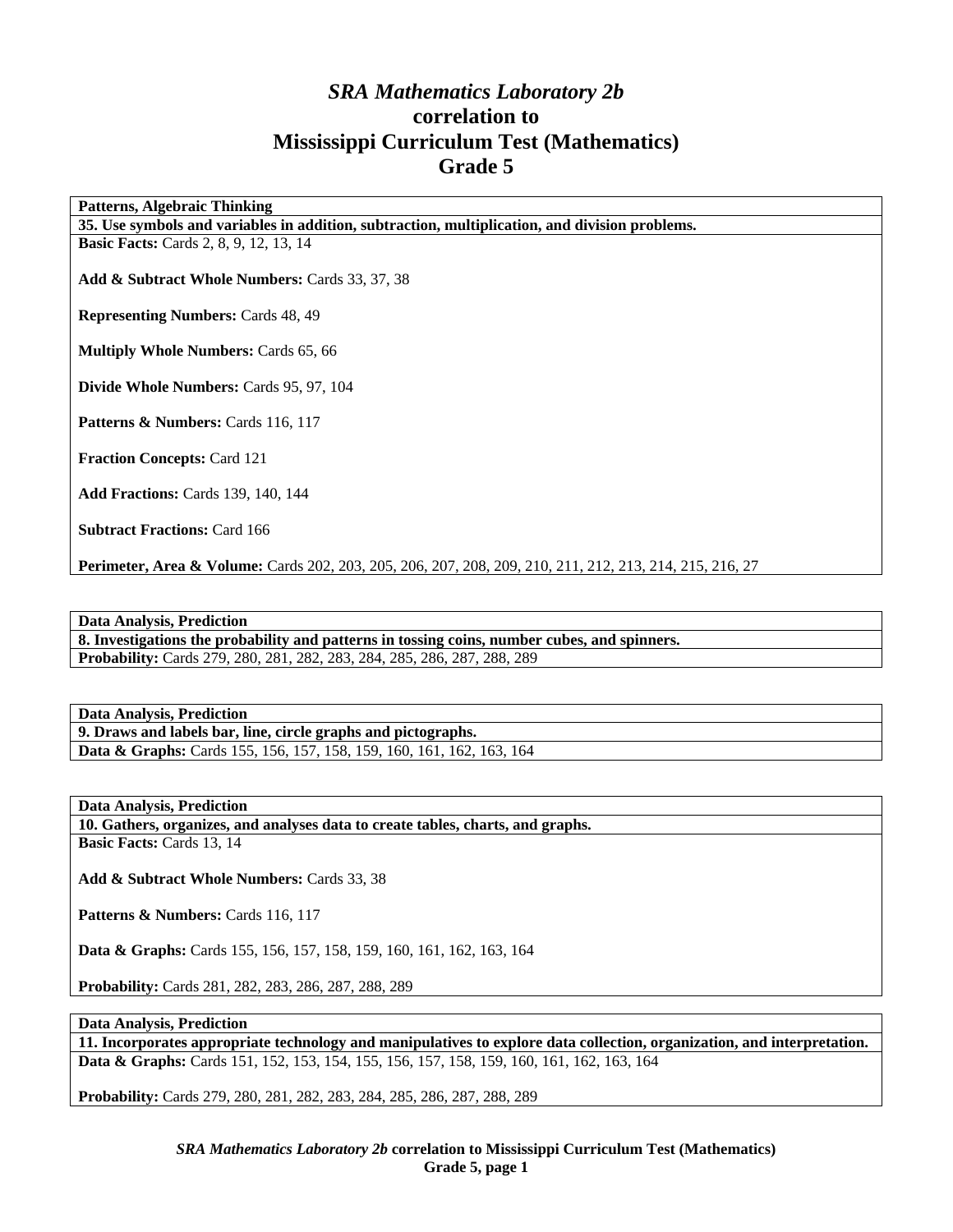### **Measurement**

**12. Finds measurement of length to the nearest millimeter in the metric system and one-eighth inch in the English system.** 

**Linear Measurement:** Cards 50, 51, 52, 53, 54, 55, 56, 57, 58, 59, 60

#### **Measurement**

**13. Determine appropriate units of measurement for mass, length, distance, volume, and time in the standard (English and metric) systems.** 

**Linear Measurement:** Cards 50, 51, 52, 53, 54, 55, 56, 57, 58, 59, 60

Weight, Capacity, Temperature & Time: Cards 177, 178

**Measurement** 

**14. Uses appropriate tools to measure area, perimeter, circumference, radius, and diameter in the standard (English and metric) systems.** 

**Perimeter, Area & Volume:** Cards 201, 202, 203, 204, 205, 206, 207, 208, 209, 210, 211, 212, 213, 214, 215, 216, 217

**Measurement** 

**15. Converts units within a given measurement system.** 

**Linear Measurement:** Cards 52, 53, 55, 56, 57, 58, 59, 60

**Weight, Capacity, Temperature & Time:** Cards 179, 180, 182, 183, 184, 185, 186, 187, 188

**Measurement** 

**16. Estimates measurements of various objects.** 

Linear Measurement: Cards 50, 54, 55

**Weight, Capacity, Temperature & Time: Cards 178, 181, 182, 187, 188** 

**Measurement** 

**17. Solves multi-step problems using suitable measurements. Linear Measurement:** Cards 50, 51, 52, 53, 54, 55, 56, 57, 58, 59, 60

**Weight, Capacity, Temperature & Time:** Cards 177, 178, 179, 180, 181, 182, 183, 184, 185, 186, 187, 188

**Perimeter, Area & Volume:** Cards 201, 202, 203, 204, 205, 206, 207, 208, 209, 210, 211, 212, 213, 214, 215, 216, 217

**Measurement** 

**18. Incorporates appropriate technology and manipulatives to explore measurements. Linear Measurement:** Cards 50, 51, 52, 53, 54, 55, 56, 57, 58, 59, 60

**Geometric Basics:** Cards 81, 82, 86, 87

**Weight, Capacity, Temperature & Time:** Cards 177, 178, 179, 180, 181, 182, 183, 184, 185, 186, 187, 188

**Perimeter, Area & Volume:** Cards 201, 202, 203, 204, 205, 206, 207, 208, 209, 210, 211, 212, 213, 214, 215, 216, 217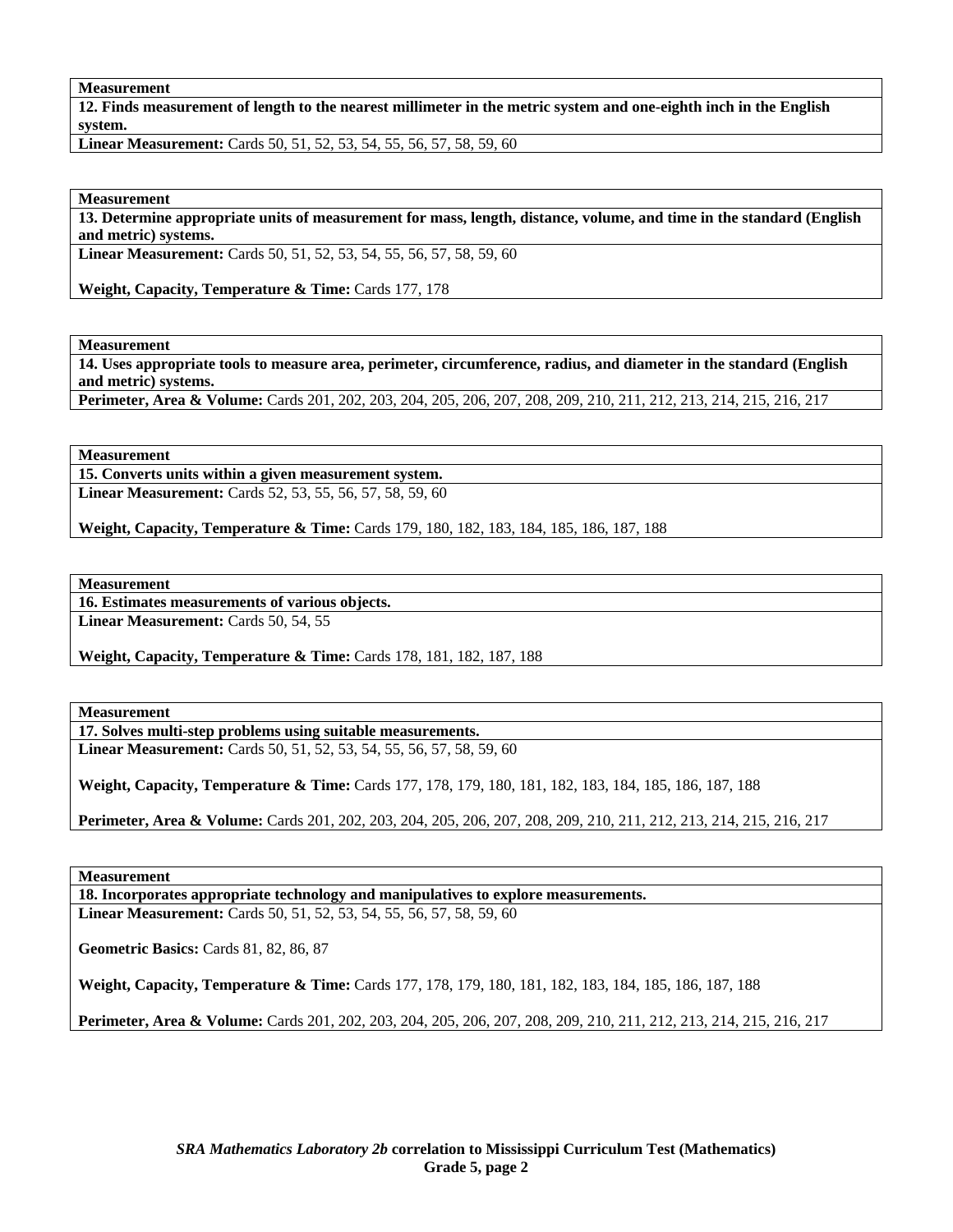# **Geometric Concepts**

**19. Draws, labels, describes, classifies, and identifies points, lines, line segments, and rays. Geometric Basics:** Cards 77, 78, 79, 82, 86, 87

**Geometric Figures:** Cards 129, 133

## **Geometric Concepts**

**20. Identifies, classifies, and finds the perimeter of polygons. Geometric Basics:** Cards 83, 84, 85, 87

**Geometric Figures:** Cards 130, 131, 132, 133

**Perimeter, Area & Volume:** Cards 201, 202, 209, 210, 216, 217

**Spatial Sense & Transformations:** Card 265

**Geometric Concepts** 

**21. Finds the area of squares and rectangles.** 

**Perimeter, Area & Volume:** Cards 204, 205, 206, 207, 208, 210, 211, 212, 213, 216, 217

**Geometric Concepts** 

**22. Incorporates appropriate technology and manipulatives to explore geometric figures.** 

**Geometric Basics:** Cards 77, 78, 79, 80, 81, 82, 83, 84, 85, 86, 87

**Geometric Figures:** Cards 129, 130, 131, 132, 133, 134, 135, 136, 137, 138

**Perimeter, Area & Volume:** Cards 201, 202, 203, 204, 205, 206, 207, 208, 209, 210, 211, 212, 213, 214, 215, 216, 217

**Spatial Sense & Transformations:** Cards 232, 233, 234, 235, 236, 237, 238, 239, 240, 241, 242

**Coordinate Graphs:** Card 265

**Geometric Concepts** 

**23. Solves multi-step problems using geometric ideas.** 

**Geometric Basics:** Cards 77, 78, 79, 80, 81, 82, 83, 84, 85, 86, 87

**Geometric Figures:** Cards 129, 130, 131, 132, 133, 134, 135, 136, 137, 138

**Perimeter, Area & Volume:** Cards 201, 202, 203, 204, 205, 206, 207, 208, 209, 210, 211, 212, 213, 214, 215, 216, 217

**Spatial Sense & Transformations:** Cards 232, 233, 234, 235, 236, 237, 238, 239, 240, 241, 242

**Geometric Concepts** 

**24. Models, draws, and describes transformations (flips, slides, and turns) of two-dimensional figures. Geometric Figures:** Cards 135, 136, 137, 138

**Spatial Sense & Transformations:** Cards 233, 234, 235, 237, 238, 242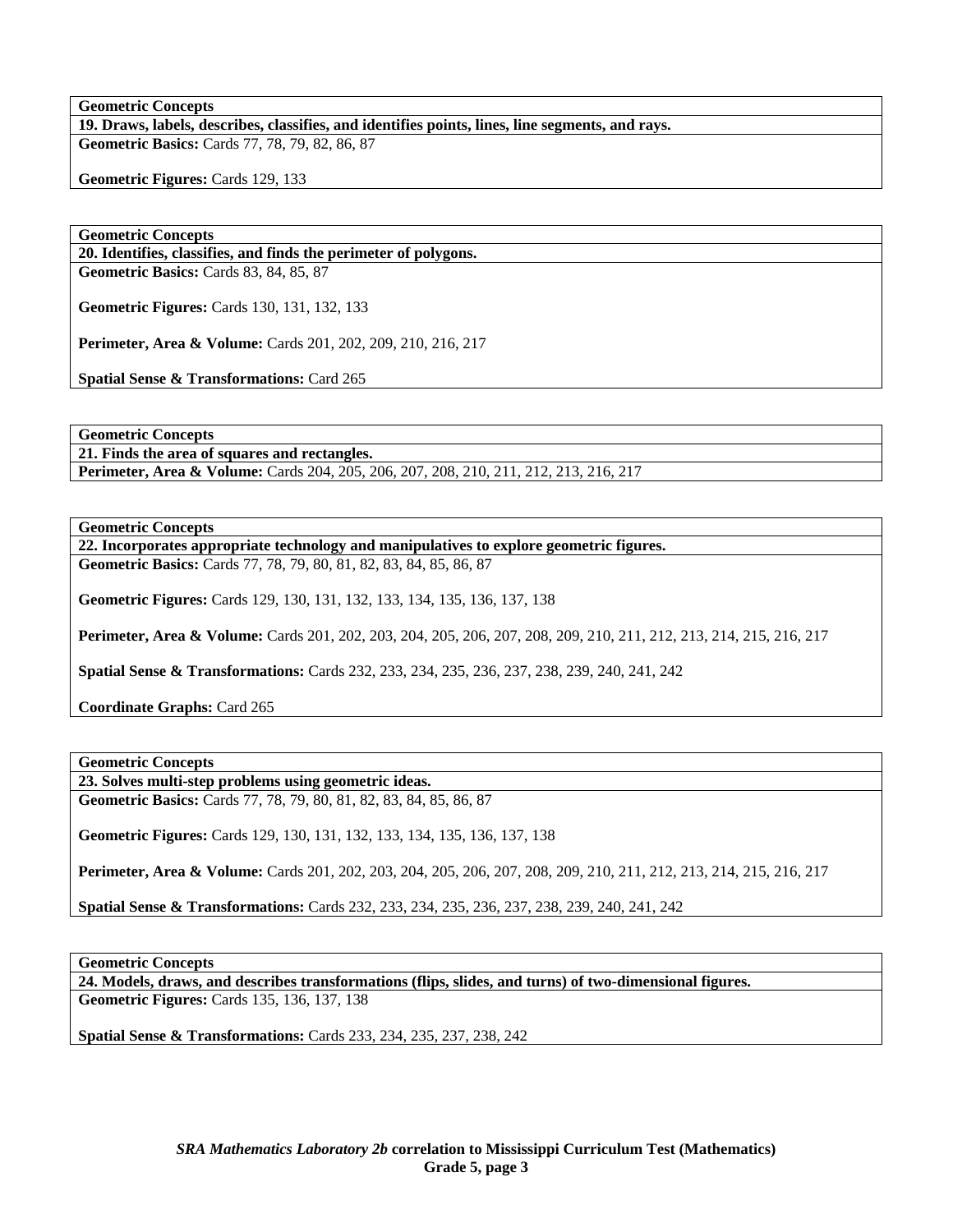**Geometric Concepts** 

**25. Draws, measures, labels, describes, and classifies angles, quadrilaterals, and triangles. Geometric Basics:** Cards 79, 80, 81, 82, 83, 84, 85, 87

**Geometric Figures:** Cards 129, 130, 131, 132, 133

**Coordinate Graphs:** Card 265

**Number Sense** 

**1. Compares and orders nine-digit whole numbers, decimals to the nearest thousandth, like and unlike fractions, and mixed numbers using appropriate symbols.** 

**Place Value: Whole Numbers:** Cards 20, 21, 22, 23, 24

**Representing Numbers:** Cards 46, 47, 49

**Fraction Concepts:** Cards 123, 124, 125, 128

**Decimal Concepts:** Cards 224, 225, 228, 231

**Number Sense** 

**2. Reads and writes standard form and expanded notation for numbers through hundred millions. Place Value: Whole Numbers:** Cards 15, 16, 17, 18, 19, 22, 23, 24

**Representing Numbers:** Cards 43, 44

**Decimal Concepts:** Cards 218, 219, 221, 222, 223, 231

**Number Sense** 

**3. Uses divisibility rules to identify factors and multiples of whole numbers to 500. Patterns & Numbers:** Cards 105, 106, 107, 108, 110, 111, 112, 113, 114, 115, 116, 117

**Geometric Figures:** Cards 121, 122, 123, 124, 125

**Add Fractions:** Cards 139, 140, 141, 142, 143, 144, 146, 147, 148, 149, 150

**Subtract Fractions:** Cards 165, 166, 167, 168, 171, 173, 174, 175, 176

**Multiply & Divide Fractions: Cards 191, 192, 193, 194** 

**Number Sense** 

**4. Models and distinguishes between prime and composite numbers. Patterns & Numbers: Cards 112, 113, 117** 

**Number Sense** 

**5. Models and shows relationships among fractions, decimals, and percents. Decimal Concepts:** Cards 218, 220, 223, 229, 230, 231

**Percent Concepts:** Cards 290, 291, 292, 293, 294, 295, 296, 297, 298, 299, 300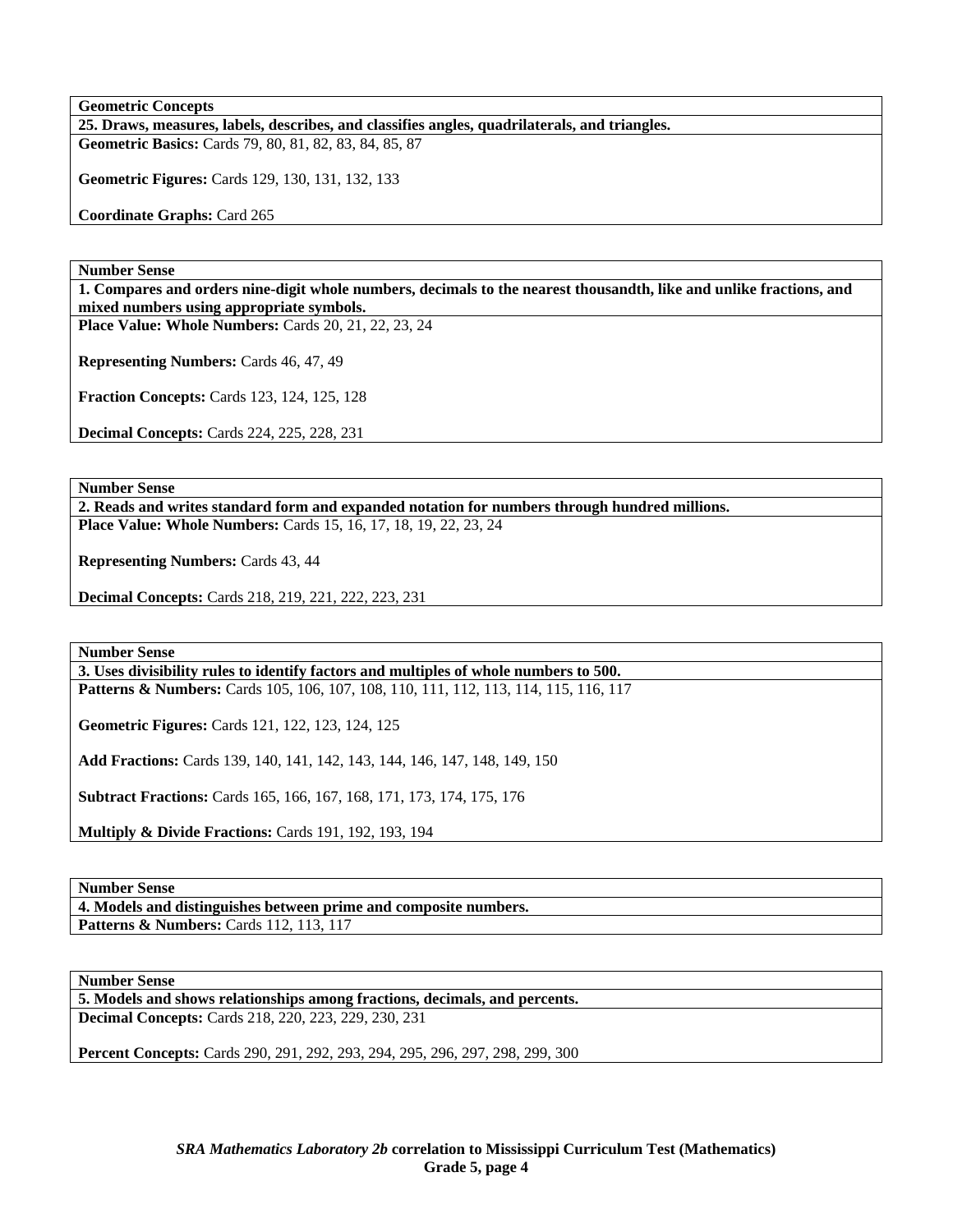**Number Sense 6. Models, identifies, and writes equivalent fractions including improper fractions and mixed numbers with like and unlike denominators. Fraction Concepts:** Cards 120, 121, 122, 123, 124, 125, 128

**Add Fractions:** Cards 139, 140, 141, 142, 143, 144, 146, 147, 148, 149, 150

**Subtract Fractions:** Cards 165, 166, 167, 168, 169, 170, 171, 172, 173, 174, 175, 176

**Multiply & Divide Fractions: Cards 191, 192, 193, 194** 

**Number Sense** 

**7. Develops the terminology relating to percent and computes percentages of 10, 20, 25, and 50 percent of a number. Decimal Concepts:** Cards 229, 230, 231

**Percent Concepts:** Cards 290, 291, 292, 293, 294, 295, 296, 297, 298, 299, 300

**Number Sense** 

**26. Adds and subtracts nine-digit numbers with and without regrouping.** 

**Basic Facts:** Cards 1, 2, 3, 4, 5, 6

**Add & Subtract Whole Numbers:** Cards 25, 26, 27, 28, 29, 30, 31, 32, 33, 34, 35, 36, 37, 38

**Number Sense** 

**27. Multiplies four-digit by two-digit number multipliers. Basic Facts:** Cards 7, 8, 9, 11, 12, 13, 14

**Multiply Whole Numbers:** Cards 61, 62, 63, 64, 65, 66, 67, 68, 69, 70, 71, 72, 73, 74, 75, 76

**Number Sense** 

**28. Divides by two-digit divisors with and without remainders.** 

**Basic Facts:** Cards 10, 11, 12, 13, 14

**Divide Whole Numbers:** Cards 88, 89, 90, 91, 92, 93, 94, 95, 96, 97, 98, 99, 100, 101, 102, 103, 104

**Number Sense** 

**29. Adds and subtracts like/unlike fractions and mixed numbers. Add Fractions:** Cards 139, 140, 141, 142, 143, 144, 145, 146, 147, 148, 149, 150

**Subtract Fractions:** Cards 165, 166, 167, 168, 169, 170, 171, 172, 173, 174, 175, 176

**Number Sense** 

**30. Adds and subtracts decimals.** 

**Add & Subtract Decimals:** Cards 243, 244, 245, 246, 247, 248, 249, 250, 251, 252, 253, 254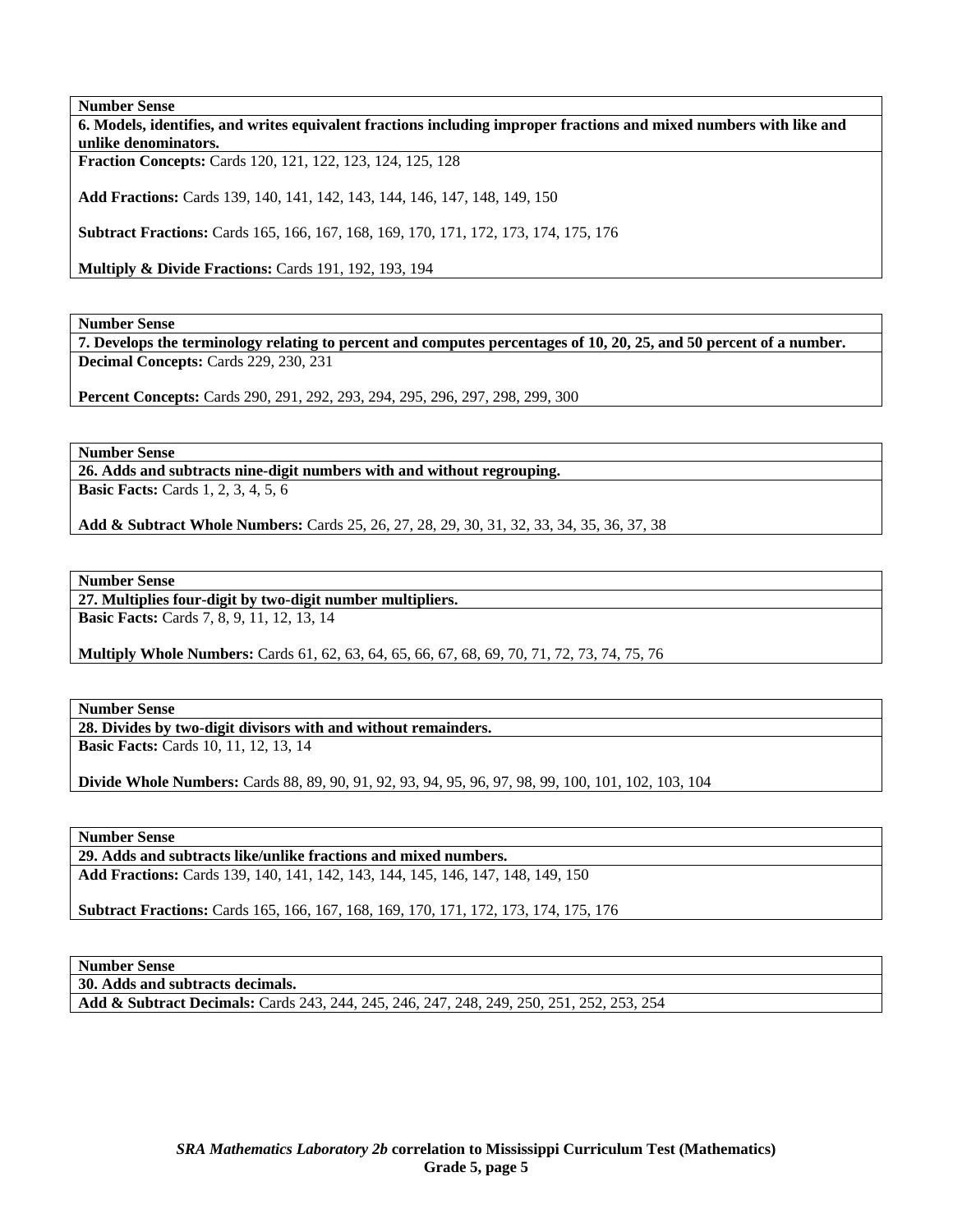**31. Solves problems dealing with money. Decimal Concepts:** Card 224

**Add & Subtract Decimals:** Cards 247, 248, 253, 254

**Multiply & Divide Decimals:** Cards 272, 278

**Number Sense** 

**32. Determine unit price when given total cost of items.**  This concept is not covered at this level.

**Number Sense** 

**33. Incorporates appropriate technology and manipulatives to explore basic operations of whole numbers, fractions, mixed numbers, and decimals.** 

**Basic Facts:** Cards 1, 2, 3, 4, 5, 6, 7, 8, 9, 10, 11, 12, 13, 14

**Add & Subtract Whole Numbers:** Cards 25, 26, 27, 28, 29, 30, 31, 32, 33, 34, 35, 36, 37, 38

**Multiply Whole Numbers:** Cards 61, 62, 63, 64, 65, 66, 67, 68, 69, 70, 71, 72, 73, 74, 75, 76

**Divide Whole Numbers:** Cards 88, 89, 90, 91, 92, 93, 94, 95, 96, 97, 98, 99, 100, 101, 102, 103, 104

**Fraction Concepts:** Cards 118, 119, 120, 121, 122, 123, 124, 125, 126, 127, 128

**Add Fractions:** Cards 139, 140, 141, 142, 143, 144, 145, 146, 147, 148, 149, 150

**Subtract Fractions:** Cards 165, 166, 167, 168, 169, 170, 171, 172, 173, 174, 175, 176

**Multiply & Divide Fractions:** Cards 189, 190, 191, 192, 193, 194, 195, 196, 197, 198, 199, 200

**Add & Subtract Decimals:** Cards 243, 244, 245, 246, 247, 248, 249, 250,2 51, 252, 253, 254

**Multiply & Divide Decimals:** Cards 267, 268, 269, 270, 271, 272, 273, 274, 275, 276, 277, 278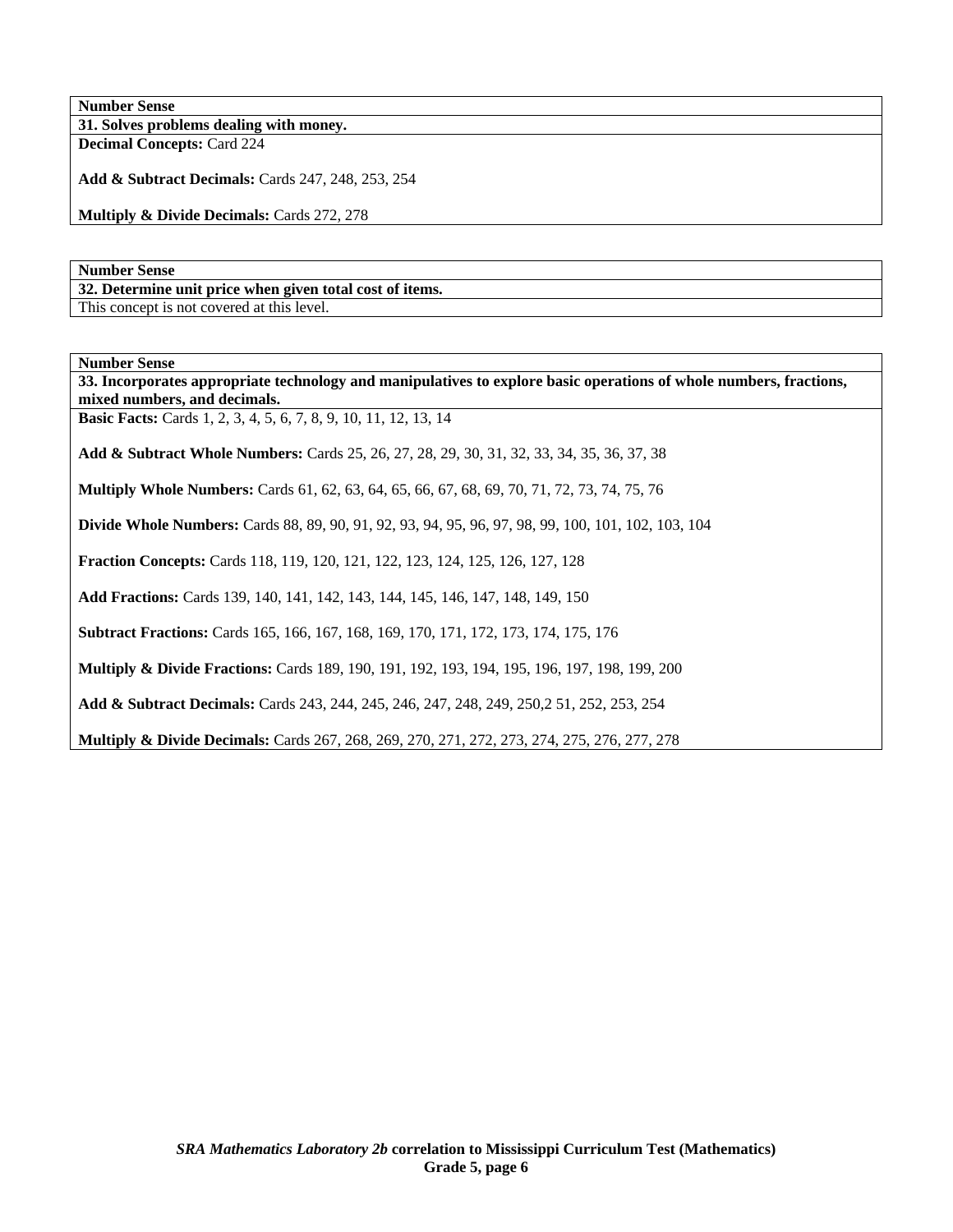**Number Sense 34. Solves multi-step word problems using the four basic operations with computation and estimation. Basic Facts:** Cards 1, 2, 3, 4, 5, 6, 7, 8, 9, 10, 11, 12, 13, 14 **Place Value: Whole Numbers:** Cards 15, 16, 17, 18, 19, 20, 21, 22, 23, 24 **Add & Subtract Whole Numbers:** Cards 25, 26, 27, 28, 29, 30, 31, 32, 33, 34, 35, 36, 37, 38 **Representing Numbers:** Cards 39, 40, 41, 42, 43, 44, 45, 46, 47, 48, 49 **Linear Measurement:** Cards 50, 51, 52, 53, 54, 55, 56, 57, 58, 59, 60 **Multiply Whole Numbers:** Cards 61, 62, 63, 64, 65, 66, 67, 68, 69, 70, 71, 72, 73, 74, 75, 76 **Geometric Basics:** Cards 77, 78, 79, 80, 81, 82, 83, 84, 85, 86, 87 **Divide Whole Numbers:** Cards 88, 89, 90, 91, 92, 93, 94, 95, 96, 97, 98, 99, 100, 101, 102, 103, 104 **Patterns & Numbers:** Cards 105, 106, 107, 108, 109, 110, 111, 112, 113, 114, 115, 116, 117 **Fraction Concepts:** Cards 118, 119, 120, 121, 122, 123, 124, 125, 126, 127, 128 **Geometric Figures:** Cards 129, 130, 131, 132, 133, 134, 135, 136, 137, 138 **Add Fractions:** Cards 139, 140, 141, 142, 143, 144, 145, 146, 147, 148, 149, 150 **Data & Graphs:** Cards 151, 152, 153, 154, 155, 156, 157, 158, 159, 160, 161, 162, 163, 164 **Subtract Fractions:** Cards 165, 166, 167, 168, 169, 170, 171, 172, 173, 174, 175, 176 **Weight, Capacity, Temperature & Time:** Cards 177, 178, 179, 180, 181, 182, 183, 184, 185, 186, 187, 188 **Multiply & Divide Fractions:** Cards 189, 190, 191, 192, 193, 194, 195, 196, 197, 198, 199, 200 **Perimeter, Area & Volume:** Cards 201, 202, 203, 204, 205, 206, 207, 208, 209, 210, 211, 212, 213, 214, 215, 216, 217 **Decimal Concepts:** Cards 218, 219, 220, 221, 222, 223, 224, 225, 226, 227, 228, 229, 230, 231 **Spatial Sense & Transformations:** Cards 232, 233, 234, 235, 236, 237, 238, 239, 240, 241, 242 **Add & Subtract Decimals:** Cards 243, 244, 245, 246, 247, 248, 249, 250, 251, 252, 253, 254 **Coordinate Graphs:** Cards 255, 256, 257, 258, 259, 260, 261, 262, 263, 264, 265, 266 **Multiply & Divide Decimals:** Cards 267, 268, 269, 270, 271, 272, 273, 274, 275, 276, 277, 278 **Probability:** Cards 279, 280, 281, 282, 283, 284, 285, 286, 287, 288, 289 **Percent Concepts:** Cards 290, 291, 292, 293, 294, 295, 296, 297, 298, 299, 300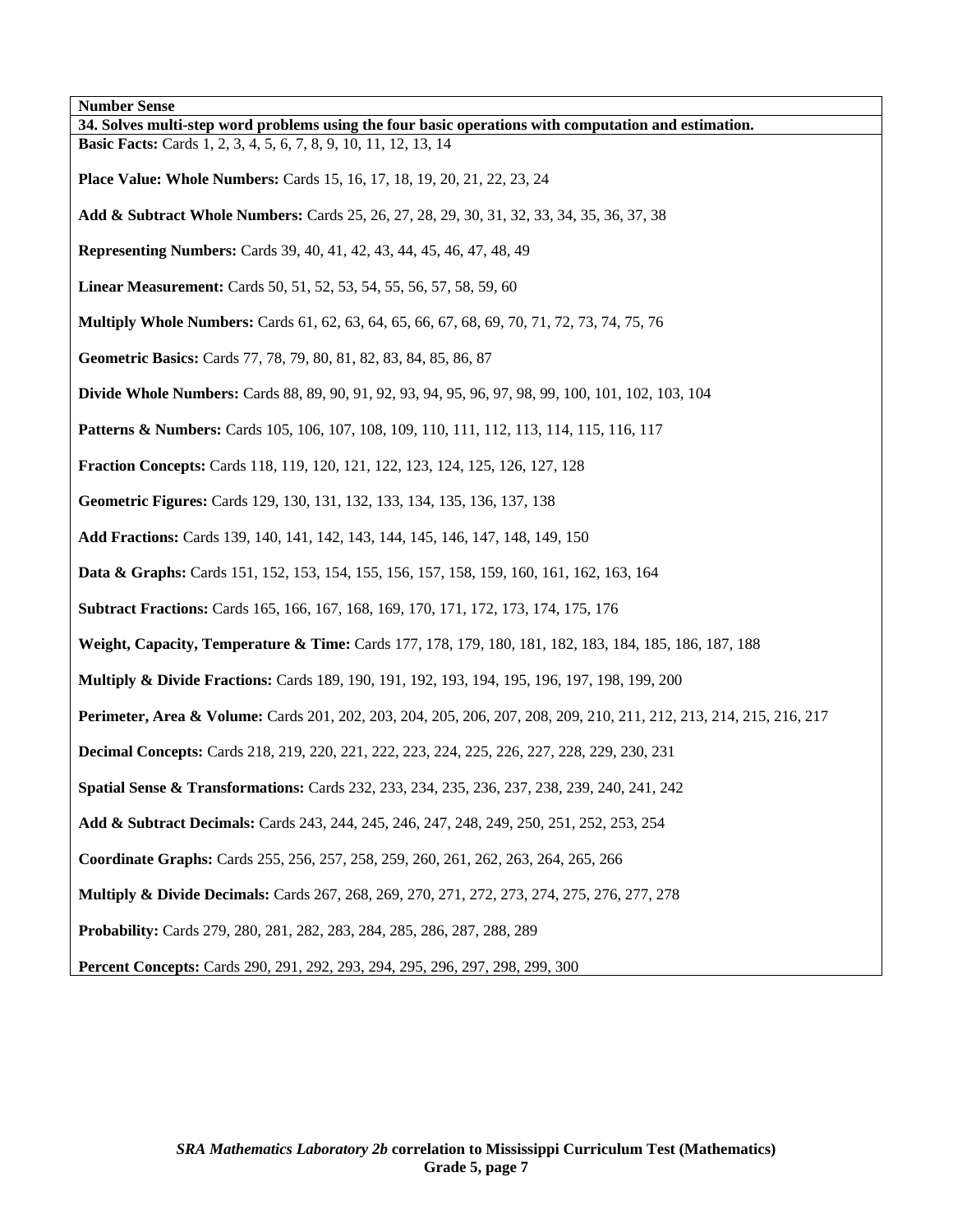**Number Sense 35. Uses symbols and variables in addition, subtraction, multiplication, and division problems. Basic Facts:** Cards 5, 6, 8, 9, 12, 13, 14 **Add & Subtract Whole Numbers:** Cards 32, 33, 37, 38

**Representing Numbers:** Cards 42, 43, 44, 48, 49

**Multiply Whole Numbers:** Cards 65, 66

**Divide Whole Numbers:** Cards 95, 97, 104

Patterns & Numbers: Cards 116, 117

**Number Sense** 

**36. Selects and uses estimation techniques appropriate to specific problems.** 

**Add & Subtract Whole Numbers:** Card 25

**Representing Numbers:** Cards 39, 40, 44

**Multiply Whole Numbers:** Cards 62, 69, 76

**Divide Whole Numbers:** Cards 89, 95

**Add Fractions:** Card 145

**Decimal Concepts:** Cards 226, 227, 231

**Add & Subtract Decimals:** Cards 244, 248, 249, 254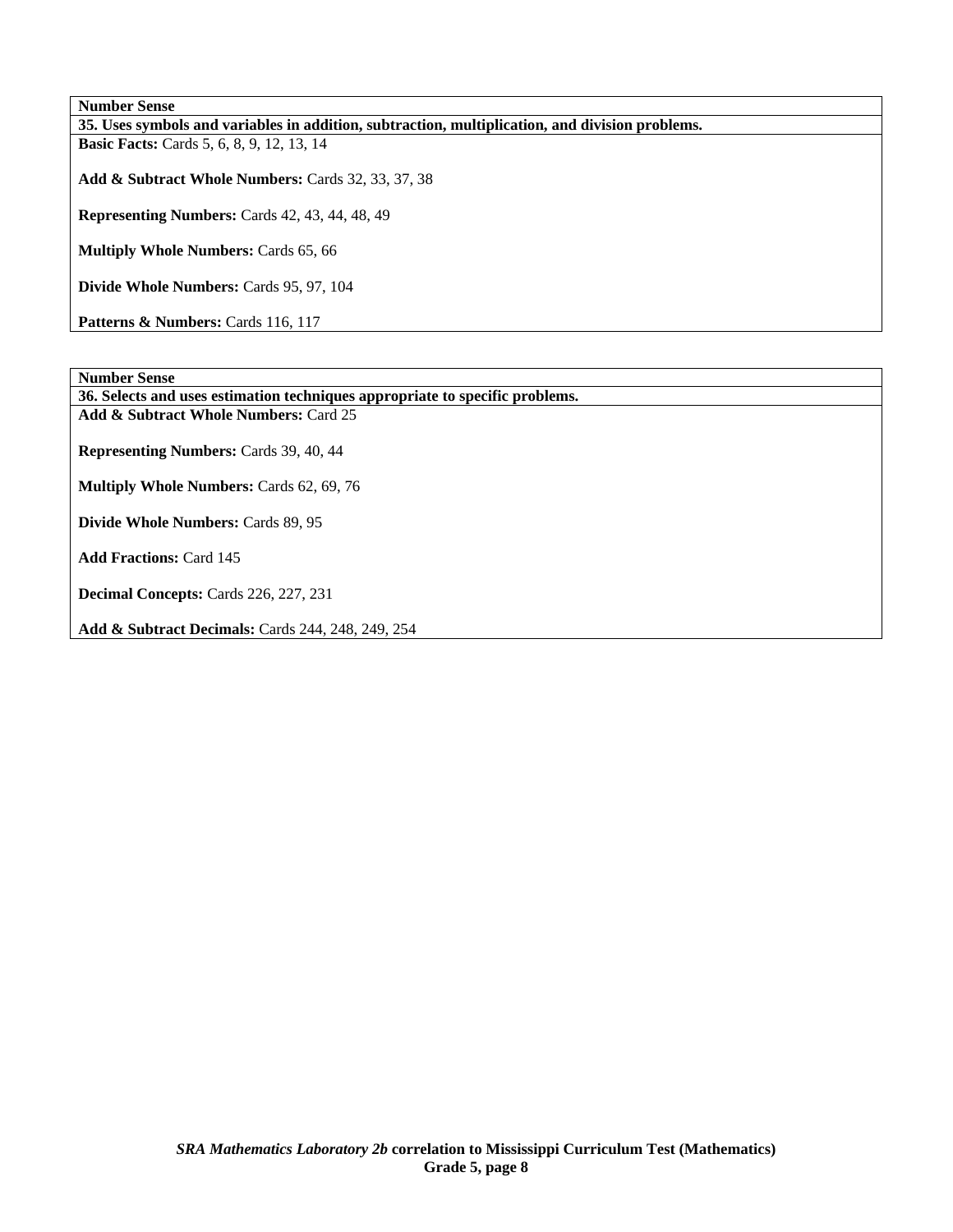# *SRA Mathematics Laboratory 2c*  **correlation to Mississippi Curriculum Test (Mathematics) Grade 6**

**Patterns, Algebraic Thinking** 

**1. Solves equations in one variable using addition and subtraction.** 

**Basic Facts: Cards 1, 2, 8, 11, 14** 

**Add & Subtract Whole Numbers:** Cards 26, 31

**Multiply & Divide Whole Numbers:** Cards 55, 56, 59

Patterns & Numbers: Cards 91, 94

**Coordinate Graphs:** Cards 289, 290, 291

**Algebra Concepts:** Cards 292, 293, 294, 295, 296, 297, 298, 299, 300

**Patterns, Algebraic Thinking** 

**2. Models simple addition and subtraction problems using integers on a number line. Representing Numbers:** Cards 63, 64, 65, 66, 67, 68, 69

**Patterns, Algebraic Thinking** 

**3. Recognize and continues a number pattern and/or geometric representation (e.g., triangular numbers). Basic Facts:** Cards 11, 14

**Add & Subtract Whole Numbers:** Cards 26, 31

**Multiply & Divide Whole Numbers:** Cards 55, 59

Patterns & Numbers: Cards 91, 94

**Geometric Figures:** Cards 169, 171

**Coordinate Graphs:** Cards 289, 290, 291

# **Patterns, Algebraic Thinking**

**4. States a rule to explain a number pattern. Basic Facts:** Cards 11, 14

**Add & Subtract Whole Numbers:** Cards 26, 31

**Multiply & Divide Whole Numbers:** Cards 55, 59

Patterns & Numbers: Cards 91, 94

**Coordinate Graphs:** Cards 289, 290, 291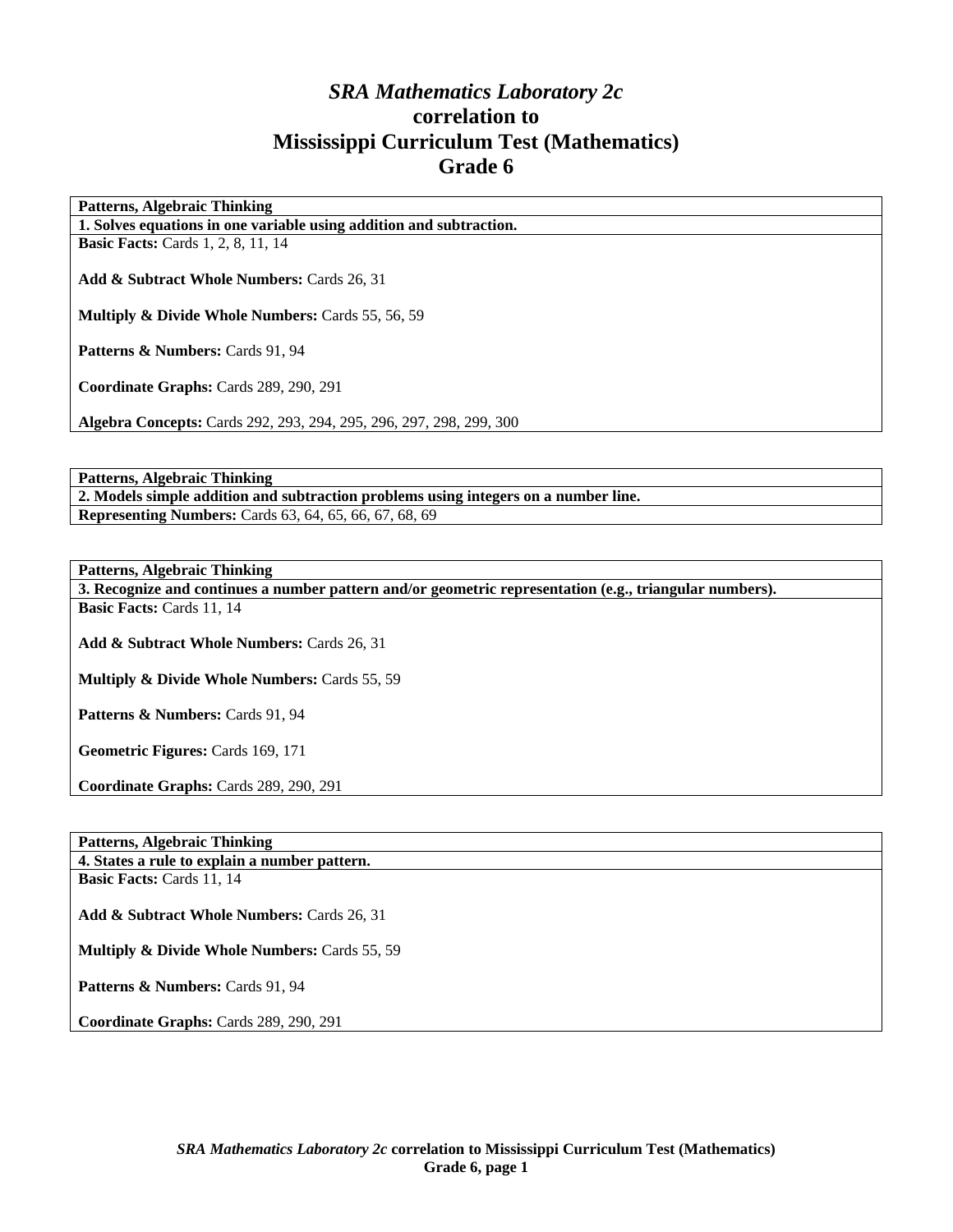**Patterns, Algebraic Thinking 5. Uses whole numbers to complete a function table based on a given rules. Basic Facts:** Cards 11, 14

**Add & Subtract Whole Numbers:** Cards 26, 31

**Multiply & Divide Whole Numbers:** Cards 55, 59

Patterns & Numbers: Cards 91, 94

**Coordinate Graphs:** Cards 289, 290, 291

**Patterns, Algebraic Thinking** 

**18. Locate points in all four quadrants of the coordinate plane. Data and Graphs: Cards 144, 152, 153** 

**Coordinate Graphs:** Cards 284, 285, 286, 287, 288, 289, 290, 291

**Data Analysis, Prediction 7. Reads and constructs line, bar, and pictographs. Data and Graphs:** Cards 143, 144, 145, 146, 149, 150, 152

**Coordinate Graphs:** Cards 289, 290, 291

**Data Analysis, Prediction 8. Reads and interprets circle graphs using percents. Data and Graphs: Cards 146, 153** 

**Data Analysis, Prediction 9. Constructs and explains a frequency table.**  Data and Graphs: Cards 142, 145

**Data Analysis, Prediction** 

**10. Uses probability to predict the outcome of a single event and expresses the results as a fraction or decimal. Probability:** Cards 191, 192, 193, 194, 195, 196, 197, 198, 199, 200, 201

**Data Analysis, Prediction** 

**11. Estimates and compares data to include mean, median, and mode. Data and Graphs:** Cards 138, 139, 140, 145

**Data Analysis, Prediction** 

**12. Solve problems involving combinations.** 

**Probability:** Cards 188, 189, 190, 192, 193, 194, 195, 196, 201

**Measurement** 

**13. Measures length to the nearest one-sixteenth inch. Measurement:** Cards 109, 110, 111, 113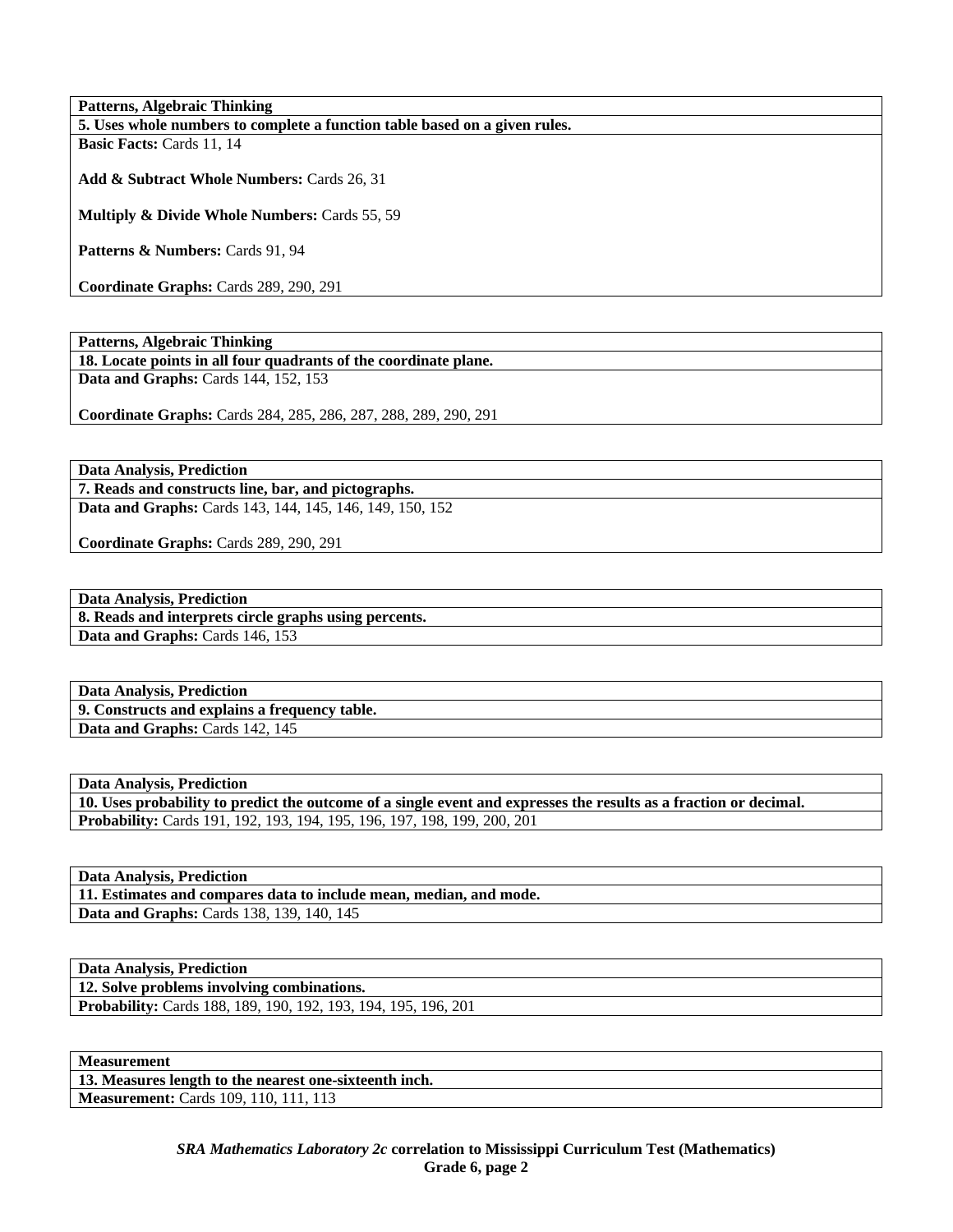### **Measurement**

**14. Identifies appropriate units for measuring length, weight, volume, and temperature in the standard (English and metric) systems.** 

**Weight, Capacity & Time:** Cards 74, 75, 76, 77, 78, 79, 80, 83

**Measurement:** Cards 109, 110, 111, 113

**Surface Area & Volume:** Cards 246, 247, 248, 249, 250, 251, 252

**Measurement** 

**15. Uses appropriate mathematical tools for determining length, weight, volume, and temperature in the standard (English and metric) systems.** 

**Weight, Capacity & Time:** Cards 74, 75, 76, 77, 78, 79, 80, 83

**Measurement:** Cards 109, 110, 111, 113

**Surface Area & Volume:** Cards 246, 247, 248, 249, 250, 251, 252

**Measurement** 

**16. Uses estimation to solve problems in the standard (English and metric) systems.** 

**Weight, Capacity & Time:** Cards 74, 75, 76, 77, 78, 79, 80, 81, 82, 83

**Measurement:** Cards 109, 110, 111, 113

**Surface Area & Volume:** Cards 241, 242, 243, 244, 245, 246, 247, 248, 249, 250, 251, 252

**Measurement** 

**17. Converts units within a measurement system.** 

**Weight, Capacity & Time:** Cards 74, 75, 76, 77, 78, 79, 80, 81, 82, 83

# **Measurement**

**40. Explores the relationship among integers. Representing Numbers:** Cards 63, 64, 65, 66, 67, 68, 69

**Geometric Concepts** 

**19. Draws points, lines (parallel, perpendicular, intersecting), line segments, and rays. Geometric Figures:** Cards 165, 166, 167, 170

**Geometric Concepts** 

**20. Identifies, classifies, and measures right, acute, obtuse, and straight angles. Measurement:** Cards 112, 113, 114, 115, 116, 117, 118, 120, 121

**Geometric Figures:** Cards 169, 170, 171

**21. Creates tessellations with polygons.**  This concept is not covered at this level.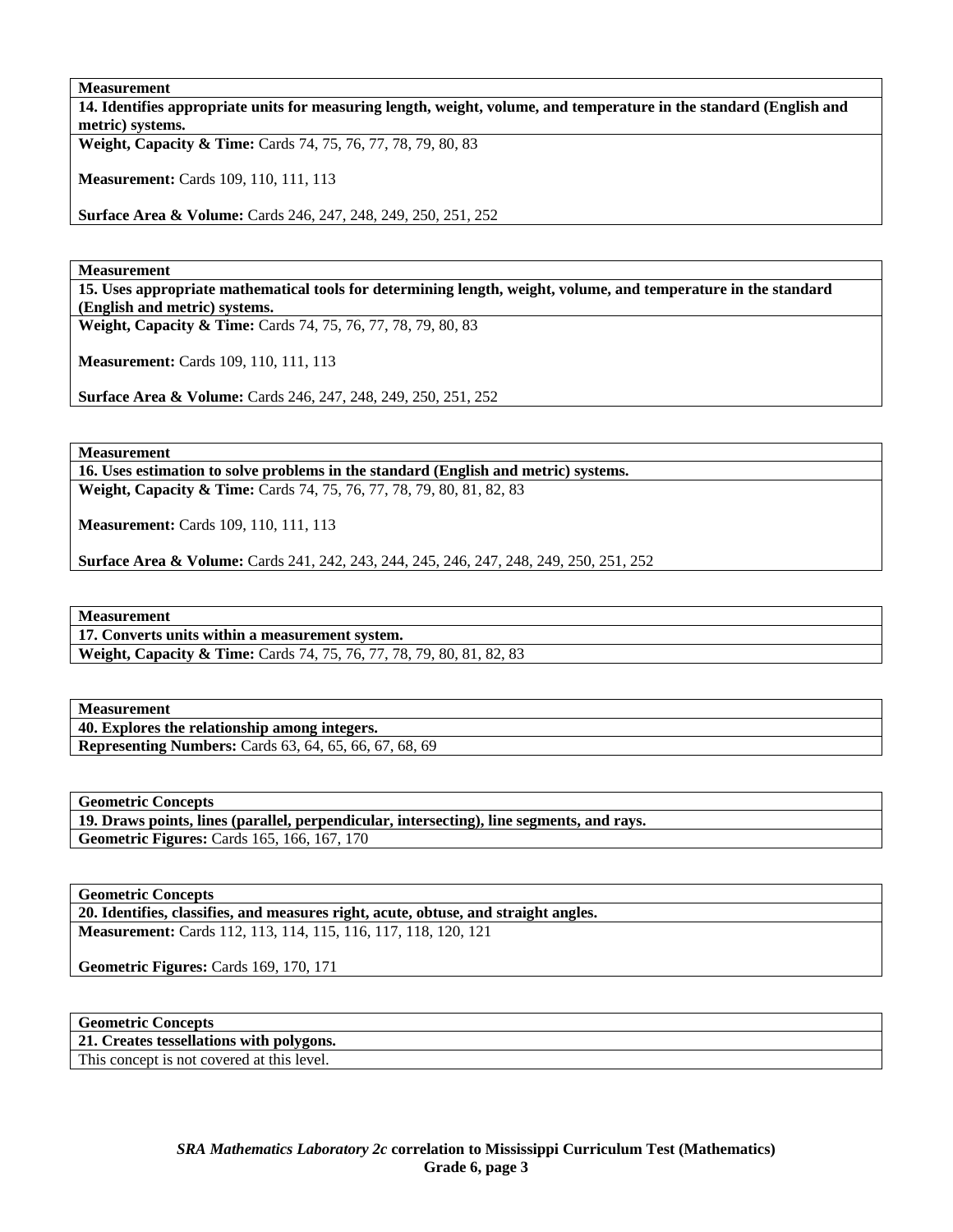**Geometric Concepts** 

**22. Explores the relationships of three-dimensional figures, including vertices, faces, and edges using manipulative materials.** 

**Geometric Figures:** Cards 174, 175

# **Geometric Concepts**

**23. Describes, compares, constructs, classifies, and identifies flips, slides, and turns (reflections, translations, and rotations).** 

**Spatial Sense & Transformations:** Cards 268, 269, 270, 271, 272

**Geometric Concepts** 

**24. Calculates the area of parallelograms (squares and rectangles) without using calculators. Perimeter & Area:** Cards 216, 217, 218, 220, 222, 223, 227

**Surface Area & Volume:** Cards 241, 242, 243, 244, 245

**Geometric Concepts** 

**25. Finds the circumferences of a circle with and without the use of manipulative materials. Perimeter & Area:** Cards 224, 225, 226, 227

**Geometric Concepts** 

**26. Determine the area of a circle with and without the use of a calculator. Perimeter & Area: Cards 226, 227** 

**Geometric Concepts** 

**27. Finds the volume of cubes and rectangular prisms with and without the use of calculators. Surface Area & Volume:** Cards 246, 247, 248, 249, 250, 251, 252

**Number Sense** 

**6. Creates and solves proportional equations using one variable. Ratios & Proportions:** Cards 273, 274, 275, 276, 277, 278 279, 280, 281, 282, 283

**Number Sense** 

**28. Reads, writes, and rounds twelve-digit whole numbers.** 

**Basic Facts:** Card 3

**Add & Subtract Whole Numbers:** Cards 15, 16, 17, 23, 24, 25, 31

Place Value: Whole Numbers: Cards 32, 33, 36

**Multiply & Divide Whole Numbers:** Cards 44, 49, 51, 59

**Representing Numbers:** Card 62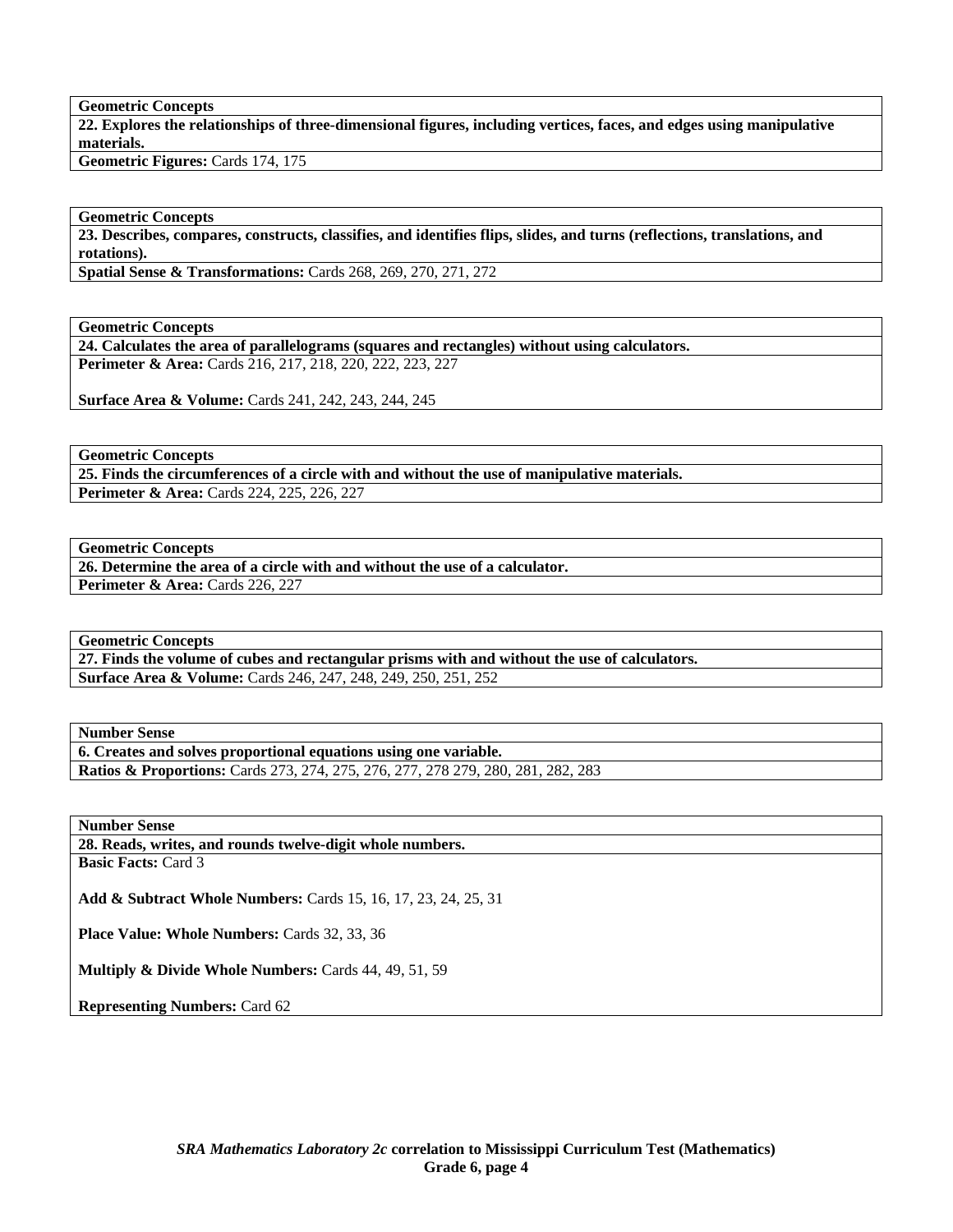**29. Compares and orders whole numbers using <, >, and =.**  Place Value: Whole Numbers: Cards 34, 35, 36

**Representing Numbers:** Cards 64, 65, 66

**Number Sense** 

**30. Writes twelve-digit whole numbers using expanded notation. Place Value: Whole Numbers:** Cards 33, 36

**Representing Numbers:** Card 62

**Number Sense** 

**31. Reads, writes, and rounds decimal numbers to the nearest ten-thousandths.**  Place Value: Whole Numbers: Cards 37, 38, 41

**Number Sense** 

**32. Compares and orders decimal numbers using <, >, and =.**  Place Value: Whole Numbers: Cards 39, 40, 41

**Number Sense** 

**33. Writes decimal numbers through the nearest ten-thousandth using expanded notation.**  Place Value: Whole Numbers: Cards 38, 39, 40, 41

**Number Sense** 

**34. Uses estimation to determine accuracy of solutions. Add & Subtract Whole Numbers:** Cards 15, 16, 17, 23, 24, 25, 31

**Multiply & Divide Whole Numbers:** Cards 44, 49, 51, 59

**Add & Subtract Fractions:** Cards 127, 131, 137

**Add & Subtract Decimals:** Cards 177, 181, 182

**Number Sense** 

**35. Multiplies a three-digit decimal number by a two-digit decimal number. Multiply Decimals:** Cards 202, 203, 204, 205, 206, 207, 208, 209, 210, 211, 212

**Number Sense** 

**36. Divides a five-digit decimal number by a two-digit decimal number. Divide Decimals:** Cards 228, 229, 230, 231, 232, 233, 234, 235, 236, 237, 238, 239, 240

**Number Sense** 

**37. Rounds decimal quotients to the nearest whole number, tenth, and hundredth. Divide Decimals:** Cards 231, 232, 233, 234, 238, 239, 240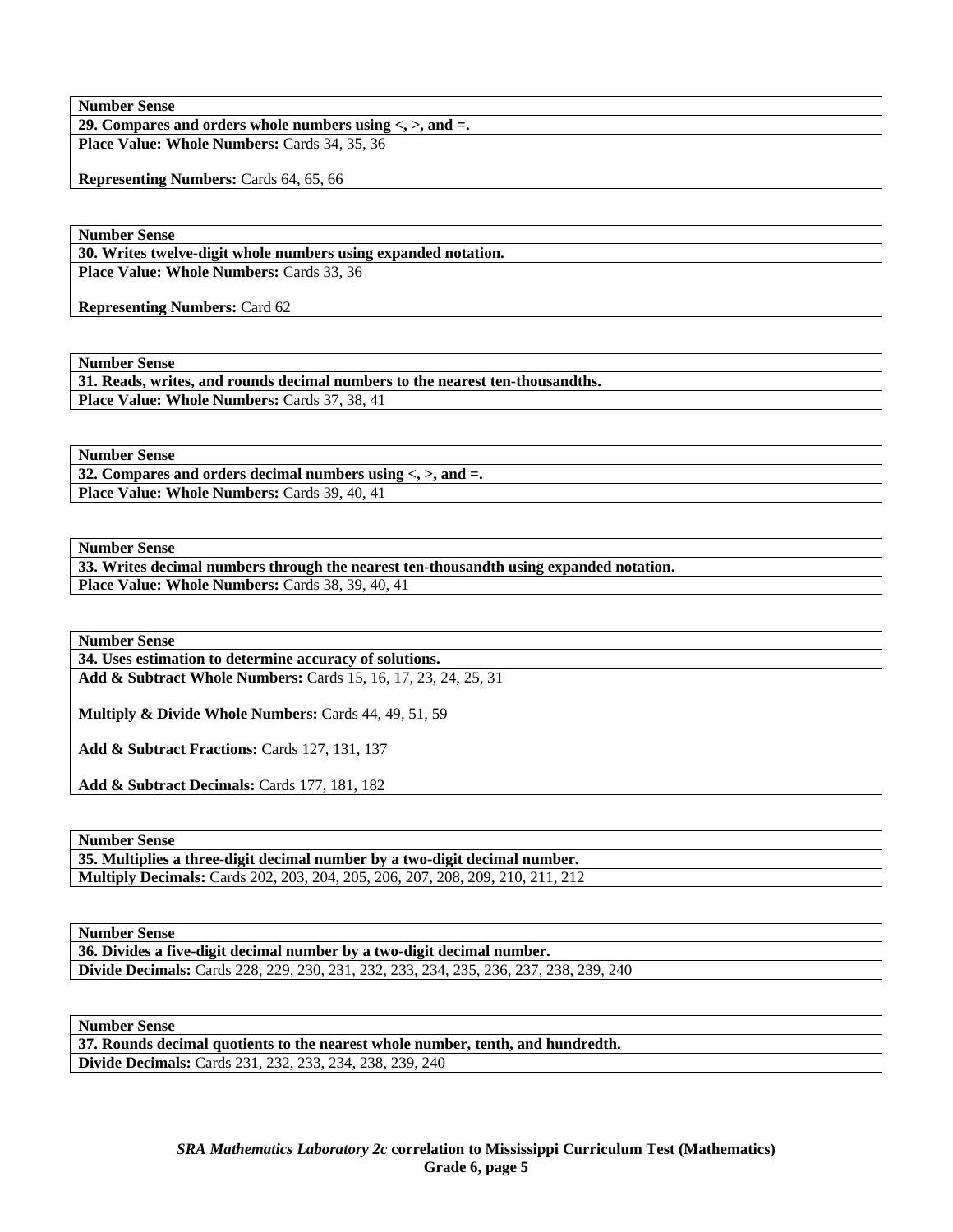**38. Estimates and solves one- and two-step problems involving addition, subtraction, multiplication, and division of decimals, with and without calculators.** 

**Add & Subtract Decimals:** Cards 177, 181, 182

**Multiply Decimals:** Cards 202, 203, 204, 205, 206, 207, 208, 209, 210, 211, 212

**Divide Decimals:** Cards 228, 229, 230, 231, 232, 233, 234, 235, 236, 237, 238, 239, 240

**Number Sense** 

**39. Uses the rules of divisibility to determine factors and multiples of a given number.**  Patterns & Numbers: Cards 84, 85, 86, 87, 88, 89, 90, 92, 93, 94

**Fraction & Decimal Concepts:** Cards 96, 98, 99, 100, 101, 107, 108

**Add & Subtract Fractions:** Cards 125, 126, 127, 128, 129, 130, 131, 132, 133, 134, 135, 136, 137

**Multiply & Divide Fractions:** Cards 155, 156, 157, 158, 160, 161, 162, 163, 164

**Number Sense** 

**41. Models and writes the prime factorization of a number using exponential notation. Representing Numbers:** Card 62

**Patterns & Numbers:** Cards 92, 93, 94

**Number Sense** 

**42. Distinguishes between prime and composite numbers with and without the use of calculators. Patterns & Numbers: Cards 92, 93, 94** 

**Number Sense** 

**43. Uses the greatest common factor (GCF) to simplify fractions.** 

Patterns & Numbers: Cards 85, 89

**Fraction & Decimal Concepts:** Cards 98, 99, 100, 101, 107, 108

**Add & Subtract Fractions:** Cards 123, 124, 125, 126, 128, 129, 130, 132, 133, 134, 135, 136, 137

**Multiply & Divide Fractions:** Cards 155, 156, 157, 158, 160, 161, 162, 163, 164

**Number Sense** 

**44. Uses the least common multiple (LCM) to find common denominators.** 

**Patterns & Numbers: Cards 87, 88, 89** 

**Fraction & Decimal Concepts:** Cards 96, 99, 100, 101, 107, 108

**Add & Subtract Fractions:** Cards 125, 126, 127, 128, 129, 131, 133, 134, 136, 137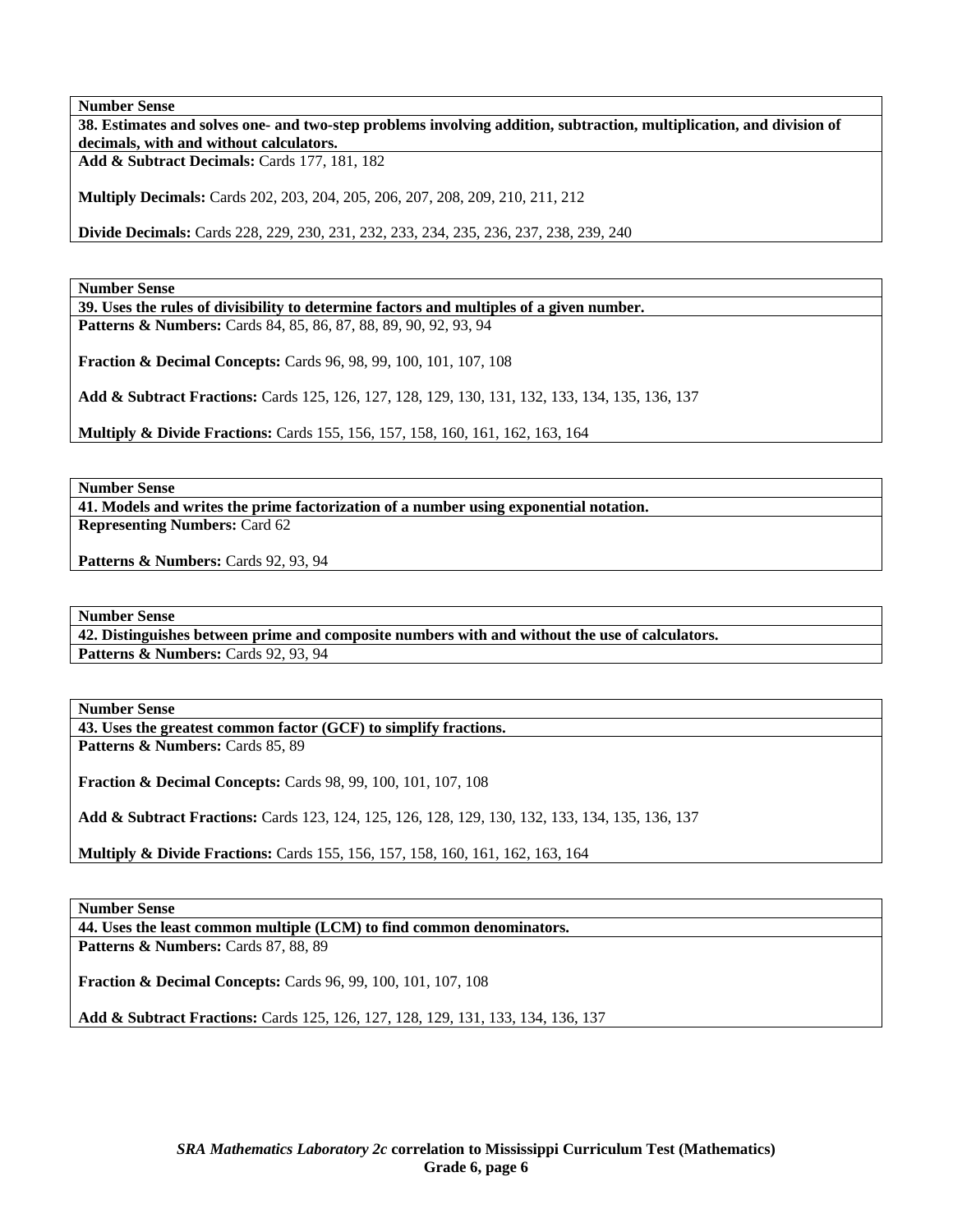**45. Converts among fractions, decimals, and percents. Fraction & Decimal Concepts:** Cards 103, 104, 105, 106, 107, 108

**Divide Decimals:** Cards 239, 240

**Using Decimals & Percents:** Cards 253, 254, 255, 256, 257, 258, 259, 260, 261, 262

**Number Sense** 

**46. Finds the percent of a number.** 

**Using Decimals & Percents:** Cards 254, 255, 256, 257, 258, 259, 260, 261, 262

**Number Sense** 

**47. Estimates and calculates sale price and/or original price using discount rates. Using Decimals & Percents:** Cards 257, 258, 259, 260, 261, 262

**Number Sense** 

**48. Compares and orders fractions as well as mixed numbers. Fraction & Decimal Concepts:** Cards 99, 100, 101, 106, 107, 108

**Number Sense** 

**49. Determines equivalent forms of fractions.** 

**Fraction & Decimal Concepts:** Cards 96, 97, 98, 100, 101

**Add & Subtract Fractions:** Cards 122, 123, 124, 125, 126, 128, 129, 130, 132, 133, 134, 135, 136, 137

**Multiply & Divide Fractions:** Cards 155, 156, 157, 158, 159, 160, 162, 163, 164

**Number Sense** 

**50. Uses a variety of techniques to express a fraction in simplest form.** 

**Fraction & Decimal Concepts:** Cards 99, 101

**Add & Subtract Fractions:** Cards 122, 123, 124, 125, 126, 128, 129, 130, 132, 133, 134, 135, 136, 137

**Multiply & Divide Fractions:** Cards 155, 156, 157, 158, 159, 160, 162, 163, 164

**Number Sense** 

**51. Locates fractions, decimals, and mixed numbers on a number line.**  This concept is not covered at this level.

**Number Sense** 

**52. Adds and subtracts mixed numbers with and without regrouping, expressing the answer in simplest form using like and unlike denominators.** 

**Add & Subtract Fractions:** Cards 127, 128, 129, 130, 131, 132, 133, 134, 135, 136, 137